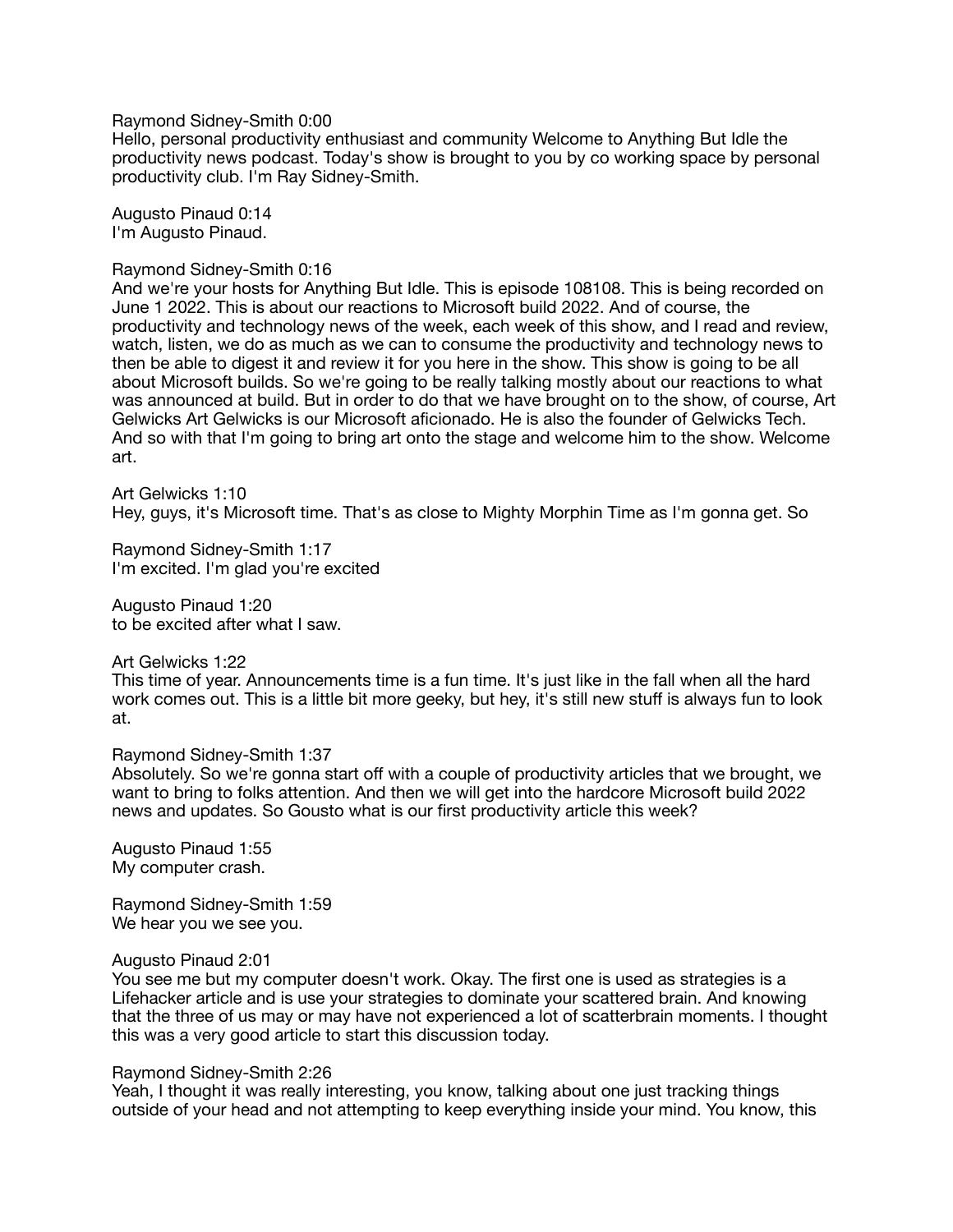comes back to the theory of extended mind or the you know, concept that we can externalize thoughts as humans. And so frequently, what we think of doing is trying to trap everything in our heads, as opposed to just getting it out of our heads and putting it into something semi permanent. Like, you know, paper. We could also capture it into digital tools, of course, but I thought that was actually a really good component of the article was to just as a reminder of that reality that we should all be thinking about how to keep things in mind. The article, you know, gave some very generic advice about to do lists, and you know, having an organizational system and you know, other things like that. But for me, the thing that stood out was like, oh, yeah, that's right. You know, the, the practice of capturing in the kind of GTD perspective, for me is just so important and imperative for me to be able to stay sit, stain, and keep my thoughts clear and collected throughout the day. And that's, you know, it's a strategy, of course, but it's also just a fundamental piece to remind me why I'm doing it sometimes. Because you can feel that sense of like, Oh, I'm capturing for just capturing sake, or whatever that might be. And it's just a good reminder for any of you who have that feeling like, why am I doing that?

# Art Gelwicks 3:49

I couldn't agree more. And the more I've thought about it, as we've talked through various topics and articles, I think the capture piece, the a consistent single point of capture, that honestly can be overused, it doesn't really matter. It's it's an intake is the most critical part, because there's only two places for that stuff to go do either goes into your capture bucket, whatever that bucket is, or it goes into your head, or actually third places, it goes nowhere and gets forgotten. So having that consistent, consistent ubiquitous point that it doesn't matter what it is, you write it down, even if you think you're going to remember it, or you know, you can remember it, the time you need to is the time you won't be able to. And Digital Tech has no weight for all intents and purposes capturing things in a notetaking app or something like that. Just go ahead because if you find you don't need it, you can always delete it.

# Raymond Sidney-Smith 4:49

Correct. And what I've always kind of heard from people who are concerned about this is that somehow they're going to lose the faculty like they're going to they're going to start forgetting things because they're trapping things outside of their mind, but the reality is, is that your mind is actually very resilient. It is very capable of remembering things, and the things that it doesn't need to remember it won't. And the things that it will need to remember it will. And you need to learn the things that need to be captured outside of your mind, and kept, you know, kind of on track in, you know, track in some external tool and learn the things that you need to keep on your mind. And I think those are just, you know, a factor of reality. But don't Don't, don't be so concerned about the fact that you're not going to remember, you know, every little detail that you write down, your mind automatically exercises those things, once it knows that it has a secure place to remember it, what you need to do is give yourself the comfort to know that you can actually access that information when you need it where you need it. All right, on to our next story, which is a story that was really interesting that the article is from a person who was a teacher, and worked at a call center. And the article is titled I multitask and lived in distraction for eight months. And here's what I learned. And and I thought it was really funny, because really what the person learned was that multitasking is bad. Yes. So I thought that was really interesting. You know, any thoughts?

# Art Gelwicks 6:20

I think, I think we've come to realize that across the board, I think people have had the opportunity, especially over the past couple of years, to much more single task in cases where they're not running around at the level of distraction that they typically have. And they recognize that trying to do two or three or four things at the same time is just, you know, untenable. It's an impractical solution to a situation that can be mitigated just by focusing on something then moving to the next thing and moving to the next thing. And yes, doing things in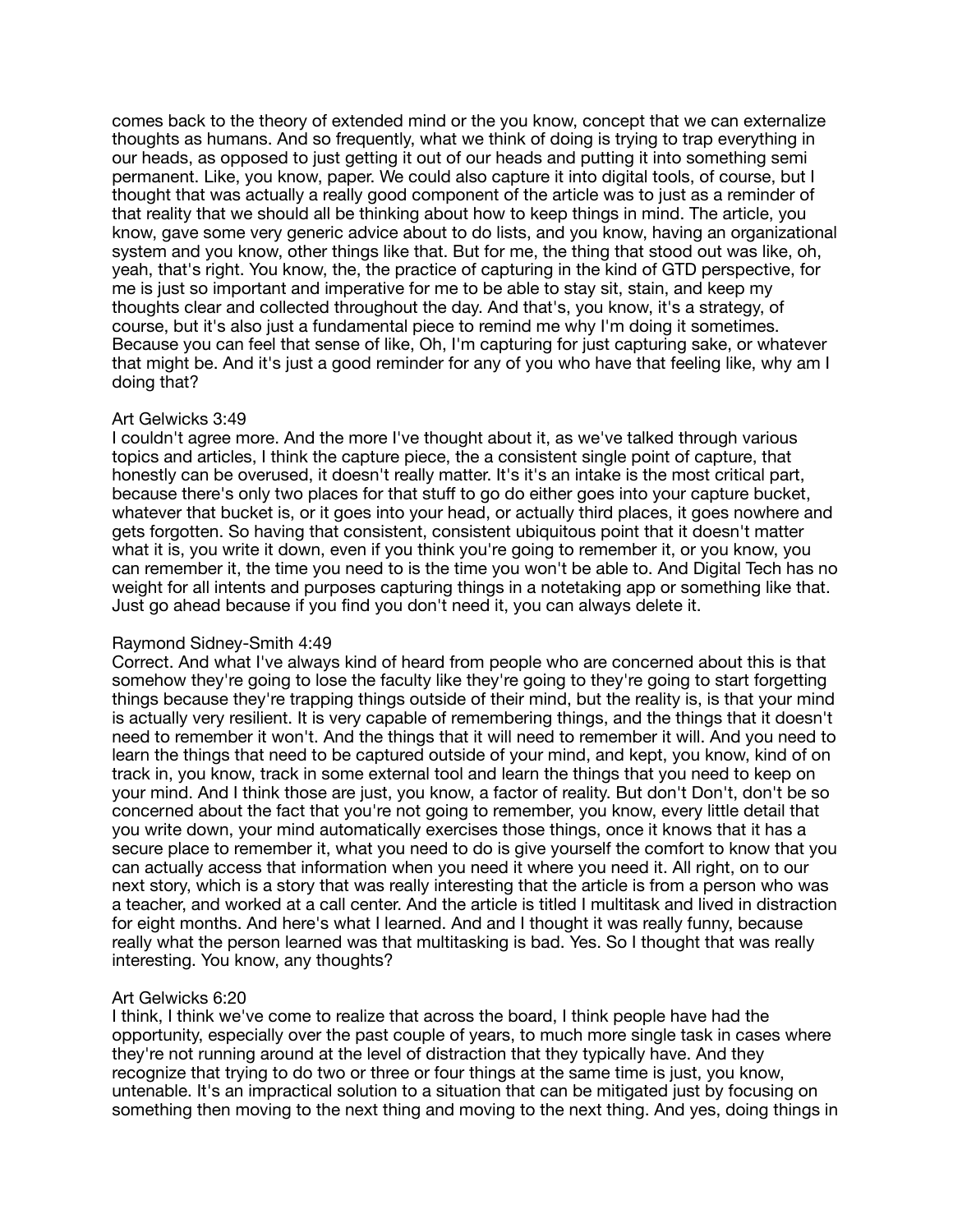sequence is going to take longer than trying to do them at the same time. But when you finally at the end of the day, look at it, it probably doesn't. Because each of those individual things takes longer if you're trying to jump back and forth between them, being able to just say, Look, I'm going to do this, I'm going to get it done, and I'm going to move on to the next thing, that's fine. If you're of a mind that's easily distracted, okay, then you set your processes up to allow you to change between things, you're just not trying to do them simultaneously. You're not trying to study for something while you're emptying the dishwasher. It that creates a low bar of success and a low bar of in that case comprehension. So yeah, these types of articles, they come out frequently. And I think we're going to see again, more and more. In this space that we operate in, though we have to remind people that it's it's okay just to work on something, say I'm not going to look at my email for the next couple of hours while I work on this, I'm going to turn off those notifications, I'm going to put my phone on mute for a couple hours while I do something, that's alright, you're allowed to do that. If it doesn't work for you, that's also fine too. But give yourself permission to concentrate, don't be told from the outside world say oh, no, you got to do everything at once.

## Raymond Sidney-Smith 8:11

That was a really good article, research study that talks about even having the presence, the physical presence of your phone, in sight, while you were working diminished your focus, because you have that anticipatory reaction constantly going on of what's going to show up on my phone, what's going to happen. And so putting it out of sight is actually also really helpful. Just putting the phone in the drawer can be can be useful to you being able to start to single task in those ways. I'll also note that I use the analogy of of driving in the winter, with regard to focus. And when I was learning to drive at least, that you know, where I am in where I was in the northeast, you know, you had to walk walk through the the realities of driving an ice, and they always used to say like, turn the wheel in the direction, you know, look and turn the wheel and the direction you want to go and the car will will follow. And and that's kind of how your mind works, where you look is where you will attend. And if you're trying to look in multiple places at once, you know you're gonna get one cross-eyed lose focus, or you're going to keep switching back and forth and you're not actually going to direct the vehicle in the right. You know, you're going to get you know, run into the ditch basically, as opposed to going in the direction you want to where you focus is where you will go. And you know, if you want to get to the end of a project, you need to focus on that project and not try and look in multiple directions at once. You know, think about your car fishtailing and you wanting to get that car safely back in the lane. And and that's how you're dealing with it throughout the day. You're being beamed and dinged and buzzed and, and distracted by people all the time. And I think it's really important for us to just keep reminding ourselves and us here behind the mics reminding you that controlling your attention and I'm protecting your attention is a worthy cause. And this article just kind of reminded me of that of that factor.

#### Art Gelwicks 10:07

I was talking to an individual last week and we got into the analogy of the seesaw of attention. So you take, for example, we talked about multitasking, but then people will say, Well, I like to watch something on my tablet while I'm walking on the treadmill. Okay? Technically, that's multitasking. But if you think about it, like a seesaw, one of those activities requires very little mental energy. Walking is something you can most people can do. So the other side, it has a lot of free mental energy available to do things like absorb whatever you're watching. Larger hard focus items require greater energy, which means you have less to give up to something else, to try and be equal. And often what we do is we get into situations where we're trying to do too intense things at the same time, we're trying to read review and process incoming emails while working on a report. That's, that's too much, you can't balance the seesaw. At that point, you're trying to lift the seesaw, which doesn't work. So think thinking about the amount of effort something takes mentally and also, you know, psychologically can help you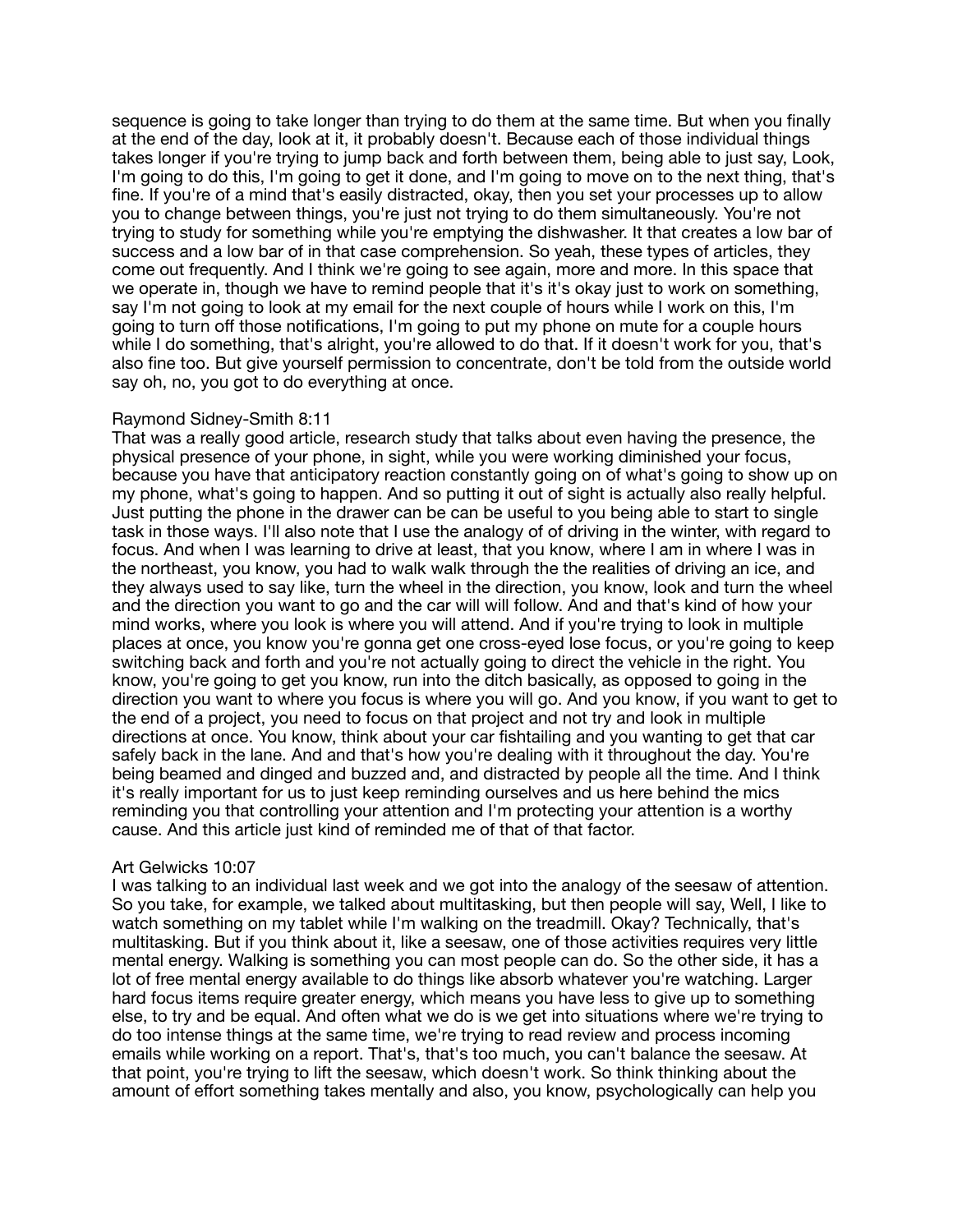understand it's like yeah, you know what, I need to pack everything away for a little bit so I can work just on this to get it done.

## Raymond Sidney-Smith 11:27

Yeah, and there's there's a layered tasking you know, some people call it habit stacking, some people call it switch to meta tasking, I actually call it meta tasking, but like, kind of like doing two tasks that kind of overlap one another, like folding the laundry and watching television, you know, it depends on how much you feel like you want to, like, if you want to watch a movie, I wouldn't try to fold laundry and watch a movie because I want to be immersed in the story and in the visuals and the and the auditory experience. But if I'm folding laundry and watching, you know, just something on television, or I'm watching a lecture or seminar that I've been wanting to watch, I'm actually not bothered by the idea of in that case, what you would consider kind of multitasking right your your switch tasking. And in that sense, because you're going back and forth between folding the item and watching the show, or hanging your clothes and whatnot, you know, you have to take some, you know, balanced approach to the concept of, of multitasking or switch tasking inappropriate contexts. But say in the example of of running, I'm a runner. And so I have read lots of research on the fact that you actually run more poorly, you're more prone to injury, when you are distracted by listening to an audio book, or listening to your favorite music or those kinds of things, you're not actually focused on your form on increases your, it's like, you're distracted, basically, from the from the primary thing at hand. And so I've had to actually work on my form, so that I am like, really, really keen on that. And I've just satisfied, I've decided that, yes, I'm going to be a little bit distracted, because I can't do a 15 mile run on a Saturday morning, with no music, without, you know, without an audio book actually been listening to a great courses course on, like, all of the mythologies of the world. And it's like 20 Something hours of content. And, and so it's not like, it's not the most like riveting content in the world, you know, some university professor, you know, droning on about this stuff, I find it fascinating. But it's not, it's not, you know, jumping music or anything like that. But what I found is that I am, I'm switching my focus between my form making sure that I'm in very, very good, you know, alignment, and that my pace is staying appropriate. And as long as I'm focused primarily on the functions of running, then I feel like I'm doing the best I can, right, like I just can't get through at that 10 mile mark, you're my mind is like other places, you know. And so it's like, bring you back to the run. Actually, the music or the audio book or the the audio content is actually helpful to bring me back to actually my form and function. So there is some mediating between the extremes of like, focus on the run completely and only focus on your running form, you're going to be bored out of your mind. And you probably don't want to do that. At the same time. You can't have like, you know, your super fun pop music on the entire time and think that you're going to have a great run because your body just isn't going to do as much of a workout. So it's kind of balancing those pieces out. But I think it's funny because you think about like mono tasking or single tasking, and your focus in certain environments where it just may not be possible. And so just kind of giving a little bit of of balance there in that sense. All right. We're going to take a pause for a word from our sponsor, and then we're going to come back and we're going to talk all about Microsoft build. So I will pause this here we'll take a break and I will see you all after the break. Well, working in

#### Sponsor Voice Over 14:51

person may be normal for you. It's unlikely your co workers are as interested in being productive as you are, or working remotely or work from home can be isolating. And there's something powerful about being with productive people, even virtually that helps you be more engaged. If a flavor of these sounds familiar, co working space by personal productivity club is for you. co working space is a virtual work community designed to help members be more effective and efficient in their work and personal lives. At its core, we provide goal tracking, and host focused action sessions throughout the week for accountability and camaraderie, visit anything but idle.com forward slash co working to learn more CO working space lives inside personal productivity club, a digital community for personal productivity enthusiast, so you can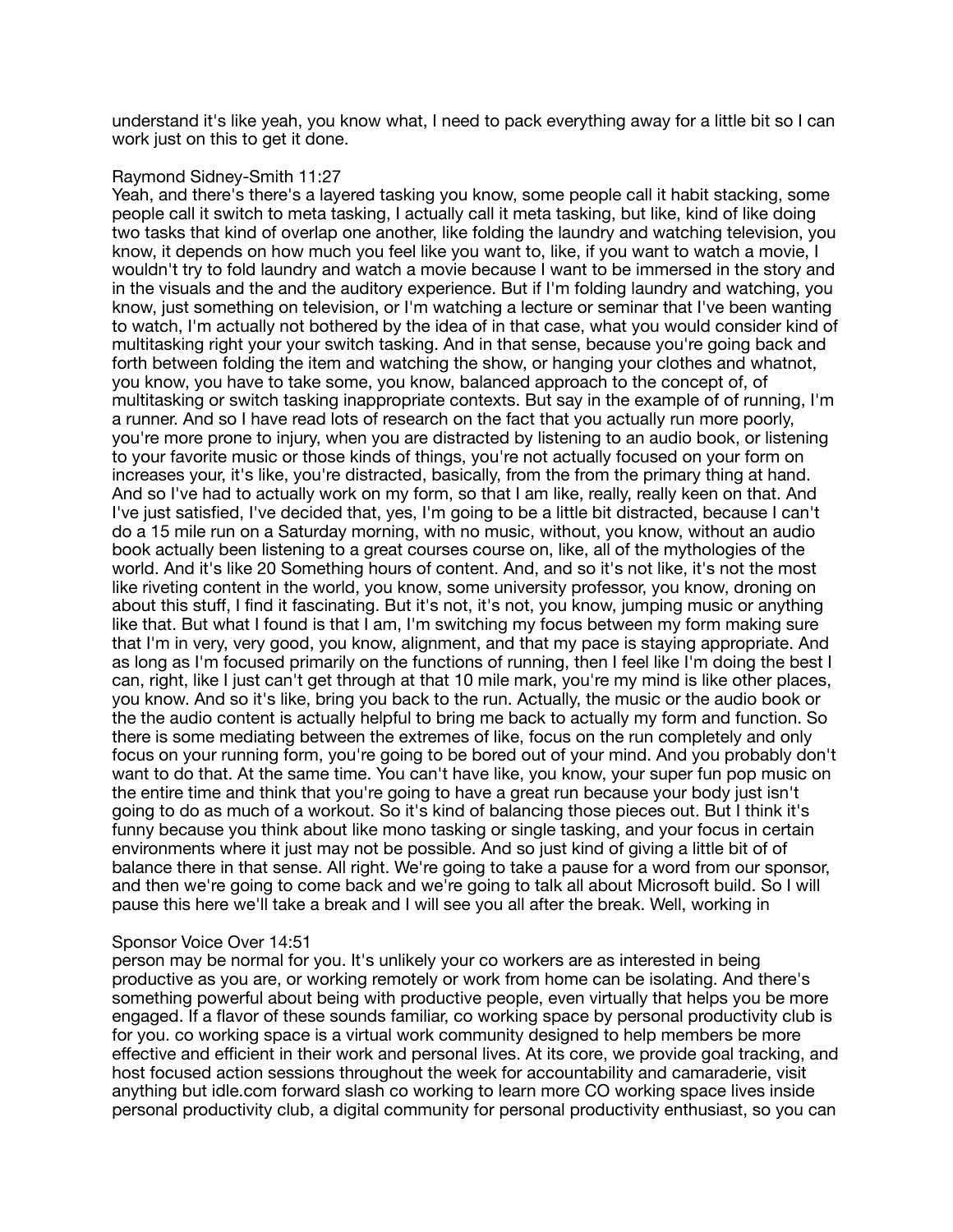find people who use methods and tools you do to, again, head over to anything but idle.com forward slash co working to see how co working space can help you be more productive. And now back to our show.

## Raymond Sidney-Smith 16:03

Welcome back everybody to Anything But Idle. I'm Ray Sidney-Smith joined with our guest art Gelwicks. And hopefully, Cousteau will be joining us again shortly. But in the meantime, we're going to continue on with the show. And we're going to talk about our announcements or reactions to the announcements from Microsoft build 2022. So for those of you who are not aware, Microsoft build 2022, or Microsoft build generally is a developer conference. So it's focused on the developer community, it's not focused on the general community. But I think that it's really important for us to really think through how a lot of these underlying infrastructure based things are creeping their way into our personal productivity, and how we might be able to use those things, just from the synchronization between the mobile operating system and the desktop. And does all of those kinds of things plus the infrastructure infrastructure on the cloud server side? Lots of good announcements there? So are where do you want to start with Microsoft build?

## Art Gelwicks 17:04

Well, I think he laid the groundwork really well for this, because build is one, it's not your, hey, we have new shiny hardware. This is the underpinnings of most of the things that will come later on. And functionality and development capabilities that development teams will have access to some of this stuff is still yet to come. It's announcements of things. But I figured we can just start from the top of where Satya was talking with his keynote, and kind of work our way down through because I think they did a good progression of laying out where they see themselves going. And if there were a couple of key takeaways, that from a terminology standpoint that I took away from this one, cloud, as always, Microsoft's all about the cloud. Now, they are one of the biggest cloud players Azure is their platform, it is direct competition to AWS. What we're seeing now is Microsoft is making even more efforts to make it easier for businesses to operate in the cloud with Azure, not only for the fact that it just provides easier infrastructure in many cases, but also for Microsoft, it's a cash cow, which I get it makes perfect sense. But when we look at some of the things they're starting to do, for example, one of the things they were talking about is adding new features, to allow the migration of virtual machines and physical servers over to cloud based environments. When you think about a business, small business medium sized business, that may have existing architecture may have physical servers on site, or maybe running virtual machines, maybe they took that step, this kind of smoothing of the path over to that cloud based environment makes the transition much easier. But it also means that they don't have to maintain and support that in house infrastructure that they've maintained to date, where they may have had a fair amount of legacy gear, which unfortunately, that kind of technical debt can really weigh on an organization. Now what they can do is they can leverage the power and the functionality of the cloud based systems to say, Okay, we're going to have everybody be able to operate off of virtual machines. So, again, we think about the combination of it when we talk about ideas like remote work, or work anywhere, virtual machines make work anywhere extremely interesting and extremely viable. It opens up platforms that we haven't had before. It opens up support channels. So to be able to see Microsoft really going all in on that not only from the infrastructure standpoint, but the development standpoint, being able to modernize their At ASP dotnet infrastructure, being able to and we're seeing this in the application side, a conversion of existing desktop applications to more of a progressive web app model, actually, they have a few that they're basically going to cut over to pw A's, that from a development standpoint, and from a developer's standpoint, means that they can produce content much more easily, they can generate new applications across multiple platforms with less development effort, therefore, being able to focus on the functionality, rather than the portability of their of their coding. So I think that's really good to see. Microsoft also threw out some interesting things, everybody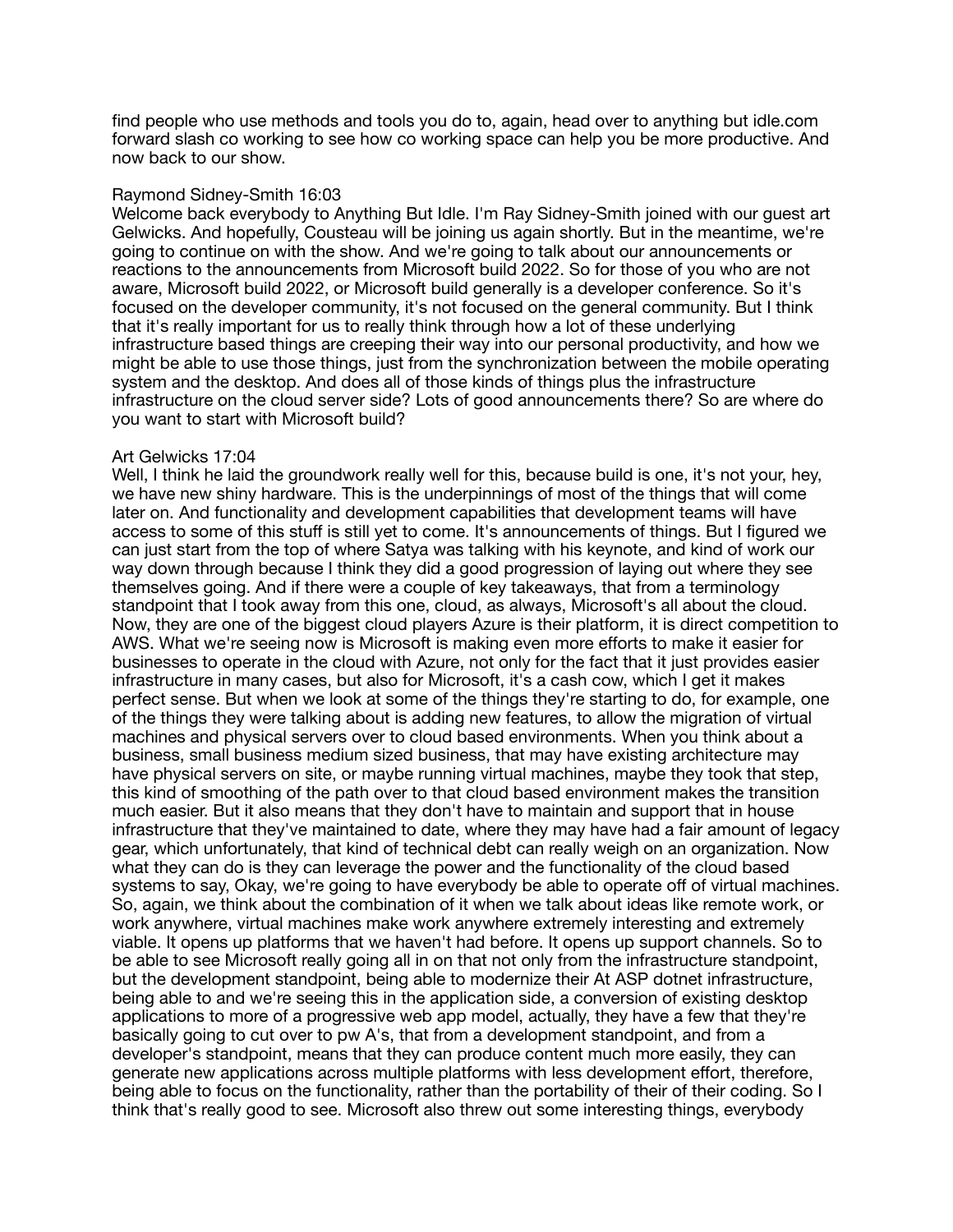likes to see something physical at a developers conference, they want to see a box. And Microsoft did not disappoint this year, they they brought out a what's called the dev box, the dev box, or in this case, I believe it was project Volterra. But we choose, yeah, it's it's a Windows ARM based development computer, for lack of a better term, that will be available later this year that developers can hook into their system and do and has Visual Studio built into it. It's really designed to facilitate that development process of Windows on ARM based device. And you think, Okay, fine. That's, that's nice. But I don't have an ARM based Windows device. Why should I care? Because at some point, you may write the ARM based platform has better battery support, it has better portability, it is designed to be working more in a mobile environment than the Intel based systems. And to be able to have that as a easier path of development for developers, means there's a greater likelihood that we'll see the software support for that hardware platform, resulting in more hardware developers saying, oh, there's software, let's bring out more hardware for it. So I was really happy to see that. I'll be curious to see as people start to get that box in their hands, how well it works for them. It's been a long time since I've written code from the ground up. So I leave it to the the ones far more qualified than me to tell me how good that particular device is. But that's, that's carrying us into their next area, where they're providing more features for developers. So yeah, I

## Raymond Sidney-Smith 22:31

just I want to I want to pause here, though, because I'm really curious about this. So they have the, they have this focus on Azure and and helping developers go to the cloud. They also, you know, this past year announced windows 365, which is basically a virtualized version of Windows that people can can basically port into through a browser. And you talk about arm and arm is really good in a kind of low powered environment, versus, you know, Intel, or another thing like Apple silicon, where you're going to really have an a very high powered intensive, you know, SOC, and all of those kinds of things that help make the whole process much more resource heavy. And so I'm really curious where Microsoft is thinking the world is going for productivity, right? Like, do they really think the world is going remote? Or do they feel like the world is going hybrid, because they're really trying to play both angles,

#### Art Gelwicks 23:31

I'll just give you my completely speculative read on it. And this is just based on what they've done. Over the years, I think Microsoft is playing both sides of the fence, they're playing the Hybrid Card, they recognize that in many cases, applications still need the power of a localized operating system, and some of that functionality. But they also need to be able to provide controlled security experiences for enterprise level, because keep in mind here, Microsoft plays the big game, they are playing for single proprietors all the way up to 500,000, employee corporations. So they're they're running scale across the board, building out solutions that can work anywhere within that scale plays to their strength. So when we look at things like being able to develop an application, that, for example, like a PWA style application that can be deployed and updated, without having to push updates down to the desktop level, without having to go through that kind of a security check and a much more moderated managed mode works the advantage of the companies. It also works to Microsoft's advantage because it's much easier to support legacy devices and move those devices to the future. I think what we will see is as this continues to grow as Windows 11 continues to take a larger and larger foothold. We're going to see I want seemed like a supercharged Chromebook type of experience, where you have Windows 11, becoming a thick client, for cloud based services, even more so than it is now. A perfect example of that is what they're doing with Outlook and moving Outlook on the web to a PWA type of structure. And really encouraging people, Hey, use this, instead of the installed desktop client, we're gonna put all the features in there, that means they don't have to worry about does everybody have the current version, because if they're using it, they have the current version support wise, it becomes far simpler to provide that capability. But I think we're gonna see Microsoft continue down this path, they're not ones to play one particular hand, they like to have as many different options. And sometimes they'll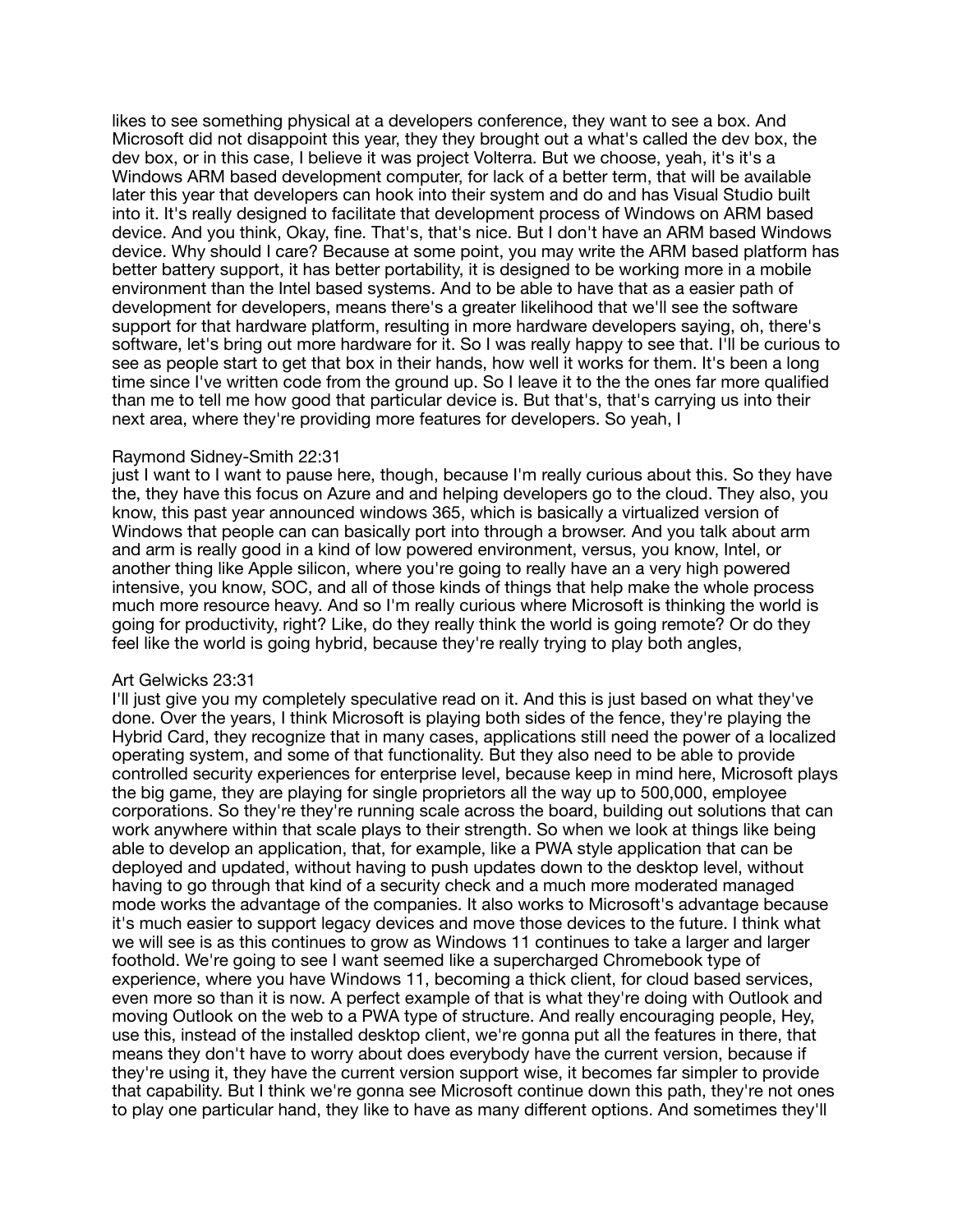play a little bit behind the game, they won't be on quite the cutting edge. But they're okay with that. They're not looking to try and stand everything up and say, you know, this is the way the future will be there more of a, we think that's where the future is going to be. So we're laying the groundwork to get there. But if it's not, we're also going the other direction, too. So they're willing to cut bait, as well as fish any given day.

## Raymond Sidney-Smith 26:12

Yeah, it's funny, because I see them what they're doing with with DWP, I see what they're doing with the PWA side of things. And, you know, with when you i the framework and DWP, I see what they're doing in the Linux space, I see what they're doing in the Android space. You know, these are announcements coming from build 2022, where they talk about now you can run Linux apps natively on the Windows platform, you're able to then run your so I mean, that really gives you a lot of, you know, capability for just, you know, from a developer perspective, but I think even from some of us productivity geeks who want to be able to run some of our native Linux apps, you know, spin up a boon to and just run things within the within the ecosystem, that you're controlled within. Being able to run Android apps has been my ultimate like holy grail for for Windows for a long time now, and I really look forward to seeing when that's consumer friendly, as opposed to you having to do as much as you need to to make that happen today. But even with the Amazon Appstore piece, now being able to have the Amazon App Store and run Android applications, you know, by installing it through the App Store. That was strange, I'm still it's very strange to be thinking, I'm gonna install Android applications from the Amazon App Store on the Windows Store, like from the Windows environment, like very my little it's

# Art Gelwicks 27:34

a little weird. You can say, since we're talking about stores, this is a this is one of those really interesting things that Microsoft throughout, not really as a throwaway comment, but the developer community immediately latched on. Because they're talking about being able to have ads in the stores and promote your product within the Windows Store. Well, that's kind of interesting, the Microsoft Store has a lot of presents, you can build it. And you can configure your machines, when you get a Windows machine to say, look, only install things from the Windows Store, don't install them from anyplace else, right specifically, to make sure they've been scanned and protected, and they're safe to use. But what I thought was the throwaway line, which is the big link is that from a payment standpoint, Microsoft said that, you know, we'll we'll work with you I forget what it was like 30 or 40%, something like that they were talking about that. They said, if you have your own payment method, you can keep 100% of your revenue. And that kind of floored me, because they're the only ones who were saying, Look, you know what, we don't care if we don't get a cut from the store. It's more important for us to have the store full. Which is ironic when you look at what Google's doing. Because Google right now is going through and clearing out apps that are I think, like over two or three years old. It's like 900,000 apps that are going to go away because they've been orphaned. So Microsoft's on the flip side of that, but I also liked the idea. And this is where I don't conspiracy theory, but I like to weave the things together. So think about what Google's doing with tablets. They're pushing Android to be able to support tablet layout, tablet functionality. Well, a tablet, for all intents and purposes, is a laptop screen in landscape. And if you're going to support Android on Windows, you need apps that work well in that layout. So these all as Google starts to push down that path of encouraging developers to do tablet focused applications. Those naturally then carry over into this format that we're talking about. So it's, it's neat to see this convergence slowly coming about and it is slow. Don't get me wrong. It's taken forever. But they're making steps in the right directions and I have I have to say, I think there's a little bit of an undercurrent in all of this in their relationship that they're building. And they have built with Samsung, when you look at some of the integration pieces that they've started to bring out into place, for example, they just announced with edge edge now has a capability to allow easier transfer of files between devices, as long as you have an edge on the two devices. Well, that's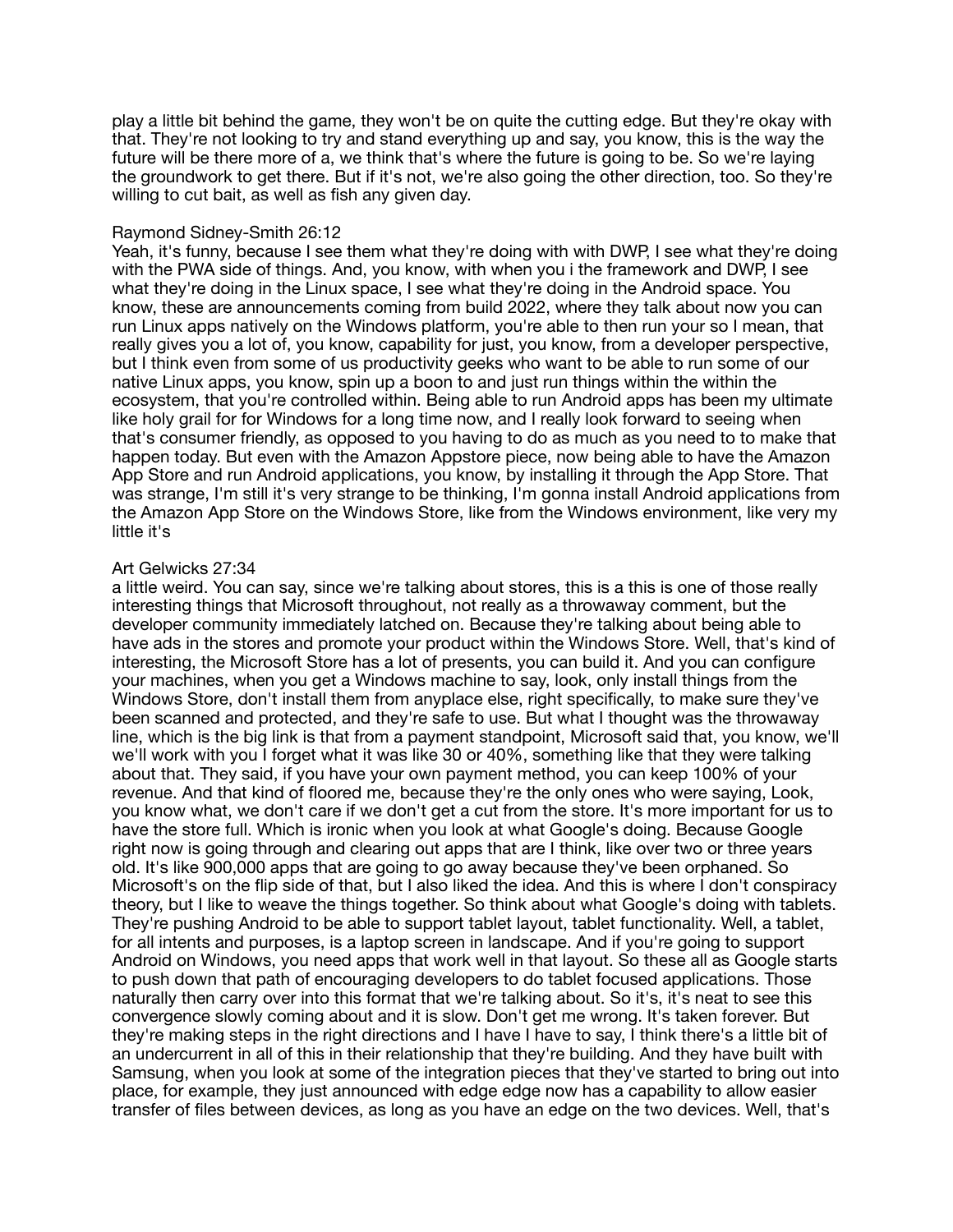kind of some functionality that's been there on the Samsung devices for a while. But to see that unification around these common problems, from a productivity standpoint, that's great. Because that's a problem we've got you take a picture on one thing, how do I get it to my desktop? Do I have to shove it up to the cloud and bring it down? Well, now there's a simpler path. So I like to see that they're, they're tying these things together. They're certainly not putting anything into place to undermine what they've done so far, which I think is good. I always worry when they start to bring out announcements on changes in development platforms and things, that they're going to yank the carpet out from one of their prior decisions. And I haven't seen anything, at least coming out of build so far, that has done that. They haven't said, Oh, we're gonna bail on this one, and we're gonna go this direction, and everything has to be rebuilt. That's not the case. They're really saying, Okay, we've built these steps. And I think that's part of the leadership of Satya. He's gone through and he said, Look, this is where we want to go. And all the steps we need to do you know, he's playing that long game three to five years ahead, make the steps in the right direction, so that we can get to that point. So

# Raymond Sidney-Smith 31:38

yeah, so a couple of things that kind of stood out for me on the on the windows 11. Side in the announcements were was that Windows 11 is now giving you the ability to search the correct me if I'm wrong, you're capable of now searching the Windows Store apps, through windows search, if you're on Windows 11, which used to not be the case. And I think this is part of their goal, again, like talking about how they're like incremental ism is kind of here, you know, now you're able to have ads in the app store. Now you're able to have the ability to install, you know, all of these developer apps. And now you're capable of searching for those apps directly from the windows 11 search, right? Like they want to make sure it's easy for people to access applications, I really hope that they extend that to the Amazon App Store, so that you're searching one, you know, go to Windows searching, you search for all of those things. So it doesn't matter if it's an an Android app I need or a desktop application, I need give me the options from the same interface. But I see that incremental, bringing me closer to being able to find the most relevant thing for me to solve the problem directly from the UI, which I really Yeah,

#### Art Gelwicks 32:52

I think that step of with Windows elevens capability to to make that seamless connection between content that you're pulling off of the web, where you're pulling out of the store, you're pulling off of local local network, and giving you the best option to find those things. If I were looking, for example, for a PDF reader, well, if I'm Microsoft, I want you to get one out of the Microsoft store for a couple of reasons. One, I'd love to see you by one. Second, though, I want to make sure you get a safe one. And if I just shove you out to Bing or something like that, to try and find it, I can't guarantee what you're going to find. But within the store, I have better control over that from a user experience standpoint. And I can mitigate it and I can, I can really make sure that my users and again, businesses have a good experience with those types of application controls. And like I said earlier, you have that option when you set up a machine now to say look, only allow applications that come out of the store to be installed. Don't allow anything else, it does limit it. But it does also give you a better sense of control, it's really no different than the option you have on Apple and Android, to be able to say look, I'm only going to install things from the Play Store.

# Raymond Sidney-Smith 34:12

Right. And again, I like the fact that you know, Windows is not for a consumer and certainly for an administrator, they're not limiting you from doing that. But they're doing that for your users if you need to have that kind of control, especially in an enterprise environment. What I also enjoyed about their announcements was there they this new automatic restore, I'm still curious to see how they're doing it and what some of the security features are behind this. But the idea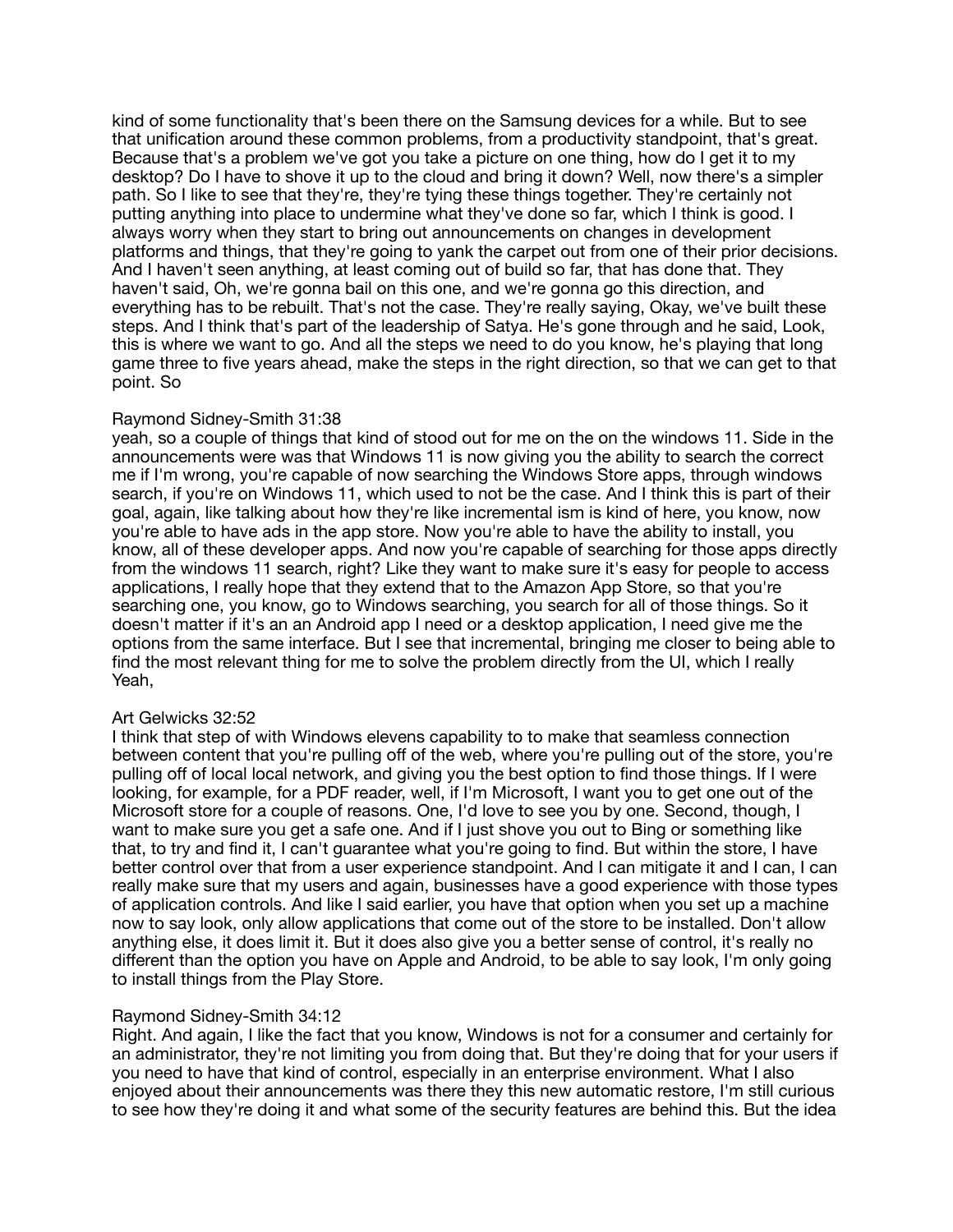is is that you're now able to go ahead and restore your apps automatically when you move to a new PC I love that because you know like setting up a new computer for me is like pretty much an every other month event and so you know when I'm when I'm I don't change the computers, I just keep adding new ones. But but like you know, it's really nice to be able to say okay, I have this new laptop I I just want all my, my regular software to just flow right over, that's a really, really nice feature. Or you say, Okay, this laptop blew up, I've got to wipe it. And now for to automatic restore all the applications. So there for that, that's just really a time saver that I'm looking forward to seeing come come come into the Windows 11 environment.

# Art Gelwicks 35:18

And this is where I, I again, say they're, they're learning from others. I've always said that Microsoft is the Romans of the world. And Google were the Greeks, because they Google comes up with the original ideas, and Microsoft kind of polishes them up and then makes money on it. So when you look at things like Chrome OS, and powerwash, so that same principle, you do a power washing machine, and then you're pulling the apps back down out of the cloud installation, Windows 11 isn't at that point yet, but it's emulating that same type of an idea. Now, if you set up a new device for Android or for Apple, and then you can pull your apps down, you want to get back up and running as quickly as possible. The only way to do faster than that is to use a virtual machine, such as Windows 363 65, where you literally re stand up an image of the machine. The other thing to keep in mind, too, is that some of this functionality focuses around issues like ransomware, and malware where you have to literally wipe a device down to the drive and then bring it all the way back up. You don't have a lot of time to waste and you can't risk extraneous or leftover installations, when you go to restore a machine. This gets you much closer to being able to start from a clean slate, and then build up from there. So I agree with you completely. Now, I do have my reservations I've been doing Windows work for ever since Windows 1.0. And it has never done restorations particularly well. There's always been challenges with it. Because there's so much legacy hardware, I want to see how it handles things like drivers, I want to see how it handles things like software updates that have happened since the Restore. What's the amount of data frequency? There's a lot of questions that come into play,

# Raymond Sidney-Smith 37:02

are drive failures, all kinds of things. Yeah,

# Art Gelwicks 37:04

there's what happens if you go to a perfect example, if you go from a machine, that's a 256 gig SSD down to a 128. Does your restore work? Will it work? Will it go? Wait? I can't fit. It'll be it'll be interesting to see where they take this. I think it's an excellent idea. I just think we need to give it some time to play itself

#### Raymond Sidney-Smith 37:27

out. Yeah, absolutely. Let's let's move on to OneNote. They made some very, to me sounded like very surface updates to OneNote. But talk to us a little bit about what they've added to OneNote. And maybe I'll be convinced that it is more productive in its new form.

## Art Gelwicks 37:46

It's interesting, because one note, one note, unfortunately, I saw a great meme the other day, and it had the for Office applications. You had Outlook, Word, Excel, and PowerPoint all all lined up. And then they showed one notice Cinderella cleaning the fireplace, which which is unfortunate, but true. I mean, it doesn't get the respect it needs at times. But what's really interesting with this is they're finally getting around to starting their integration between the web level capabilities and the desktop level capabilities. And if you use one note, you recognize that there's five different versions of this app. And they all have different sets of features. And sometimes they sync sometimes they doesn't they don't I mean, it's it's got a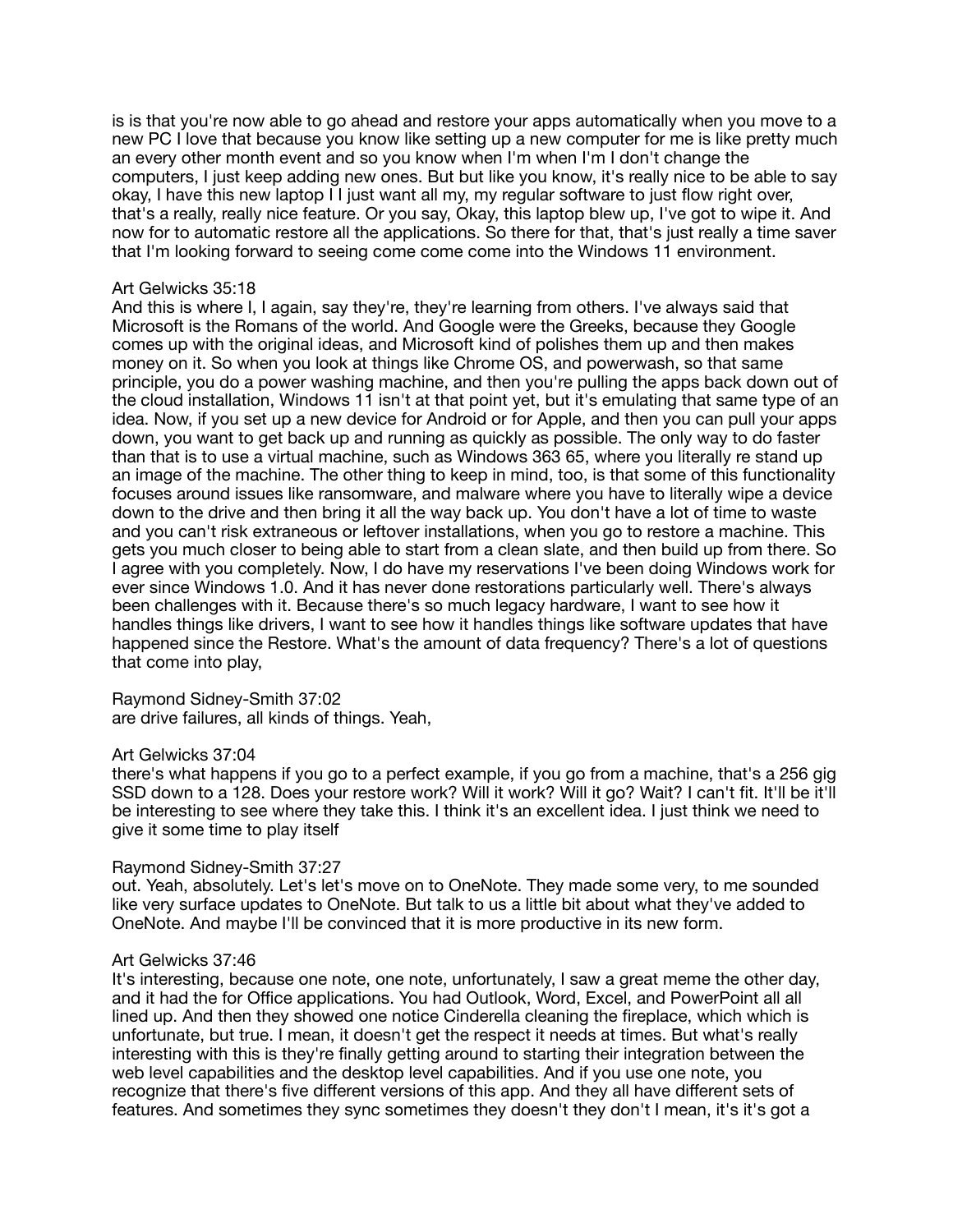long history, one note, it's been around since 2012. But getting everything on the same page. That's what this announcement really talks to when you start to look at the things that they're talking about. Aside from the visual updates, they're making it more unified with the other Office applications. One of the things that they're doing is they're bringing out capabilities that they've tested in OneNote classroom. So for example, the E Ink capability they have added. It's not called Smart Shapes. But basically, if you draw a shape, it will clean up the shape for you. If you draw a rectangle, it will actually make it look like a rectangle. It doesn't sound like much. But that's something that was available in one no classroom that students have used over the past couple of years that we know works great. And there's a demand for. But it's difficult to roll that out to the desktop level, because you don't have a lot of people using digital pens as of yet. But they're coming. So how do you make that available when you make it available to the web, and then you bring it downhill. So by being able to unify the functionality in the back end, it really starts to provide that mass capability. The second thing too, and this is the one thing that really doesn't get called out by this because they're moving the back end processes more to cloud based, rather than the desktop version of OneNote which has always been the most powerful one. It fixes a lot of this synchronization issues that have happened over time because desktop synchronization has always been in a mechanical process, it literally would reconcile files back and forth. And it had speed issues and things like that. This doesn't have that. This is actually parking the files in the cloud and then pulling them downhill. So that whatever app you have, it's going to go and get that and then work with it. The upside is, is we're talking about being able to have local versions as well, which, as a notion user, that is the Achilles heel, heel of notion has no local capability. OneNote does. So

## Raymond Sidney-Smith 40:37

yeah. The balancing out of of these features here, right, which is like, you know, if you are disconnecting from online, Google has done a really good job within Chrome at least. And for the most part, they've extended that to Firefox and Safari, to some extent, the ability to work in offline mode. This is the thing that I'm very concerned about for OneNote, which is that working locally is fine with OneNote. You know, Evernote has gone to the conduit perspective, right, that is the software that's running the engine, you know, basically in this on the macro level for Evernote, and you're being fed the software as its doing the work. And to some extent that works really well. But it can also create, you know, connectivity issues and some synchronization issues that you have to be concerned about. And now one note is going in that direction. And so that's a little bit concerning for me. And it's even more concerning for me with with one Outlook with Project Monarch, whatever they want to call it, you know, Outlook is going to be like their chopping, like so many features in in its launch. And these are things like quick steps, you know, things that people are, are so used to using in their in their usage of Outlook, I think Microsoft has to do some really fast work to get parity for what in essence feels like a PWA.

#### Art Gelwicks 41:54

You know what it is? That's what it is in one or let's talk about the outlook piece, Outlook is a PWA. And you can run the PDA PWA. On desktop, there are functions that are only available through the PWA. There are functions that are have not carried over. Microsoft has been consistent over the years. That is if there is a feature that is not being used, over time, they will shut it down and get rid of it. Perfect example, Microsoft Excel, they just got rid of support for Wolfram Alpha, Alpha data. Why? Because nobody was using it. So if they're not going to use it, they're not going to support it, even though that it was released to great fanfare. If it's not used, it's not supported. The thing with the PW A's are and the web based solutions is they can do that. They don't have to worry about the 14 different versions that are floating around out there that they're going to break if they shut those features down. But you're right, that is one of the issues that OneNote has had since they released OneNote for Windows 10 and OneNote. On the web is feature parity and feature parity has been a big issue. The the key thing, I think that this sets the tone for something that was talked about last year, and the year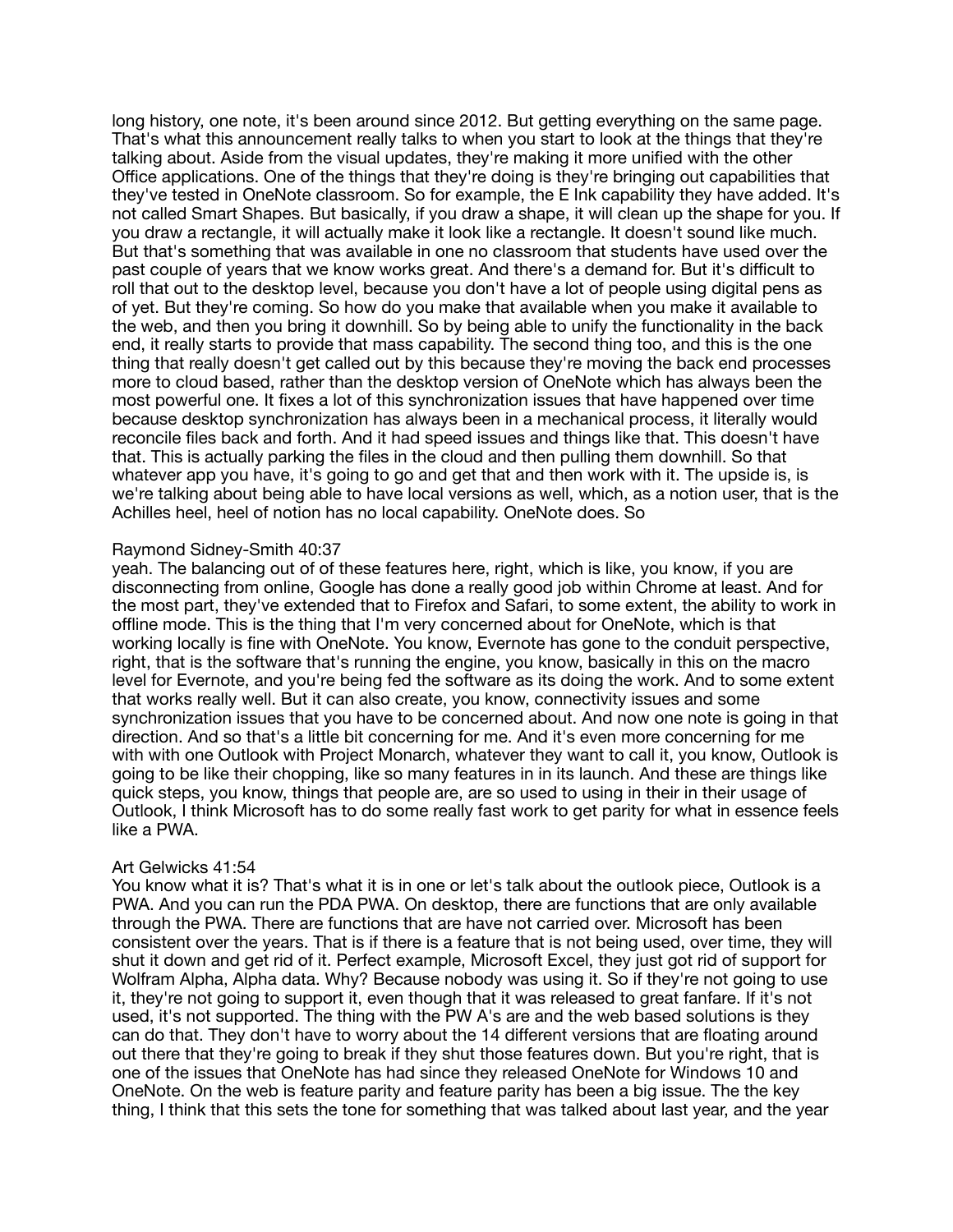before, which is what's called the fluid framework, sorry, fluid framework or whatever they passed, no chance that'll get ugly and messy. It's what's called flow. And for all intents and purposes, what it is, it's from a code level, the ability to embed live pieces, say live Excel spreadsheets, live document components, you can drop an Excel workbook embedded into OneNote. Now, but it's literally just a window out to excel, if you want to edit that table, you have to actually go to Excel, make the changes, and it pulls forward. Looking at again, applications like notion where notion has databases embedded in Microsoft has massive database capabilities, I mean, but from Excel to access to Azure databases, being able to or Microsoft SQL, being able to pull that forward in an application like OneNote makes OneNote extremely powerful. The problem is, is none of the architecture that's there right now will support that on the desktop level, it just can't do it, they've got to get it up to an upgraded level of application without breaking and blowing out all these historical file collections that people have. So it's something that it's never going to happen as fast as we'd like it to. But it is taking steps in the right direction. It's very interesting when these things come out. I've run a community on Facebook for OneNote for professionals, and there's about 9000 people in there and you put one of these notices up there that you know, we're gonna see changes to OneNote and everybody's like, Oh, yeah, great. I want to see this. I wouldn't see this. I'm like, guys, they're making it more purple. That's all, you know, that kind of thing. It's it's little steps. It's incremental steps that we're seeing. But the steps are good. And we're talking a lot about OneNote. But we're seeing the same types of things with Word, we're seeing them with Outlook specifically. And I think that's a really good thing, to be able to see the development of those applications, so that they can leverage localized storage when necessary. But the core of the application comes from the cloud. But it'll still operate without the cloud. And I think that's the most important piece. It should, it can start at the cloud, but it doesn't have to live there all the time. If we can do if they can do that. Fantastic. I think they've got a winner across the board.

## Raymond Sidney-Smith 45:37

I don't want to spend, I wouldn't want to put too fine a point on it. But I do think that it's really important imperative. You know, Gousto, and I have talked at nauseam about the fact that PDB, PW A's are the future, right? They are really where so many organizations and, you know, developers are going to get that first strongest application out this out the gate. And I know that we've gotten pushback from folks about that reality, and I stand by my word here, and Mike, you know, Microsoft is doing it. So, you know, like, clearly the writing's on the wall. And my My concern here always is that they, they do it in such a way that doesn't frustrate users to the point of, you know, not being productive, right, like, that's the thing that I care about, right? Is you being productive with the software. And in many of these cases, it's going to take some time for them to build PW A's that work seamlessly as the existing native desktop. And we saw this happen with Evernote, right, I absolutely understand people who have been using Evernote legacy and have gone to 10 and see the differences. But the value now is that when I look at Evernote on the web, I look at Evernote on my phone, I look at Evernote on the Chrome OS environment I look at on the Mac, all the same, right, it's all operating the same way on all the platforms, there's a real huge benefit to all of that. And what I really hope, which is I really hope is that one, you know, we get some faster mechanism for rendering either JavaScript or WebAssembly. So that that on the fly work that's happening inside of those PW A's really makes it more responsive, I do find that the that the JavaScript is a slow and bulky application platform. Of course, it's it's the platform that most are using. But you know, HTML, CSS, and JavaScript combined, can only get us so far. And we're gonna have to probably get over our addiction to JavaScript, and probably move to a more nimble platform like web assembly or otherwise.

#### Art Gelwicks 47:32

And I think that's where we see the beginning part of what Microsoft is rolling out with their cloud based systems with Azure as the back end, being able to provide that high performance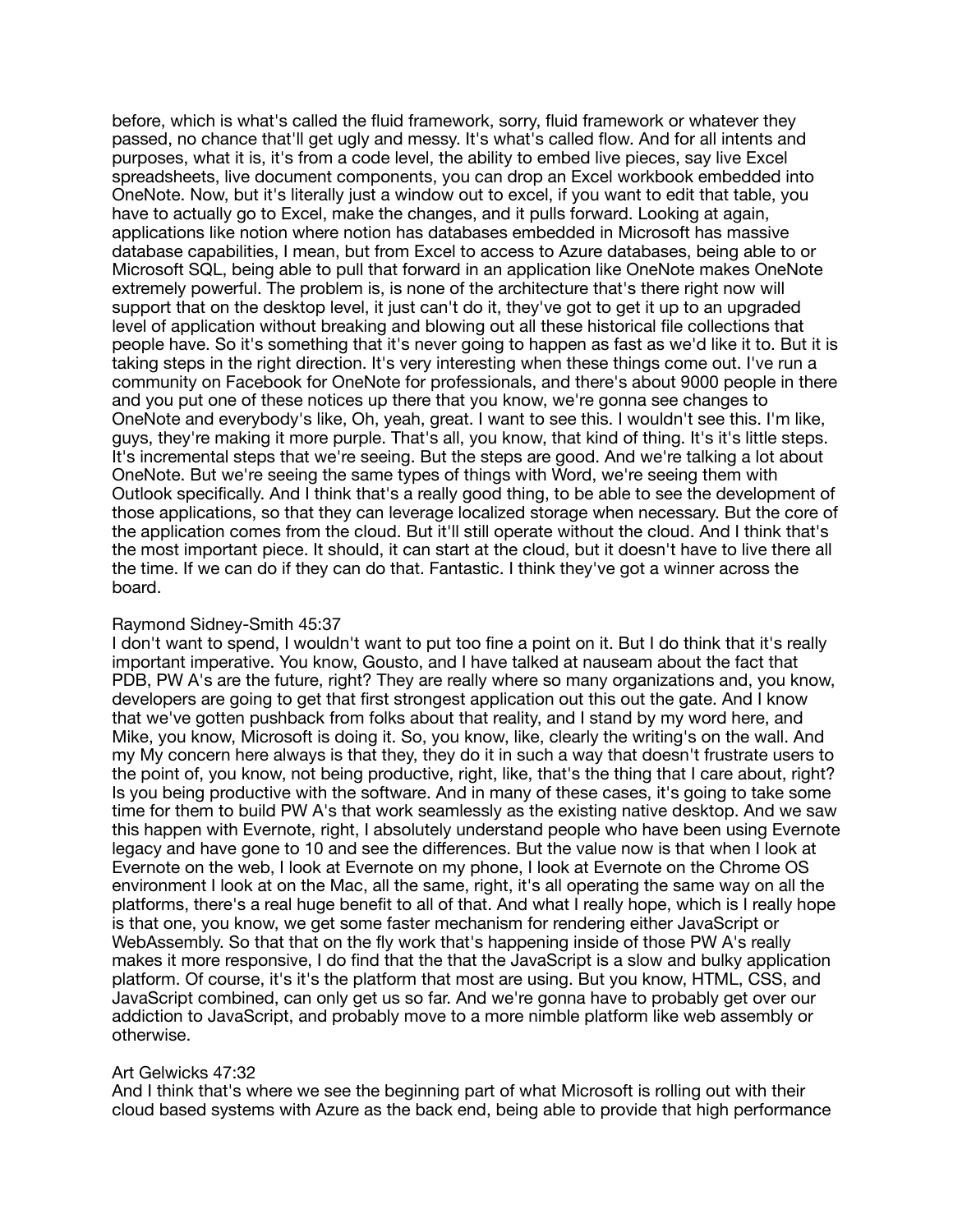environment, I get it, a PDF PWA will never be as powerful as a native local application. Because a PWA doesn't have the ability for those direct operating system level hooks. I mean, they can do a lot, but they're never going to be that same level. That said PWA A's are much more of an agile development model. Benefits, because you can make changes, you can make improvements, you can get them into users hands, you can focus on the the median viable product, I hate the term minimum viable, the median Viable Product of have meets the majority of needs. And then in special cases, yeah, you build out the desktop app, which is going to be more powerful and do special things. But that's going to be a special use case. So I agree completely, we're going to see this push continue. And it's a cycle. As the demand comes for more and more powerful PW A's, we're going to see a greater push for stronger or more powerful development languages and development tools for developers. As those come out, we'll see more functionality hit the PW A's and the cycle will continue.

# Augusto Pinaud 48:55

And I think that's one of the big, big, powerful things. And many people don't see that until they experience it. And it's that power of grab one device or the other device or any device and have exactly the same, you know, in OneNote it's an application that suffer from this, okay, you turn it on in the Mac and you can do so much then you go to the phone and you can do some stuff that you cannot do on the Mac but you cannot do anywhere else either. And then now you go to the PC and experience the same. And I think out of all that they talk and announce that was for me to excite me in part, okay. Okay. Finally, we are going to come to have a similar experience, because for example, Excel, Excel on the iPad is terrible. Why? Because the processor doesn't work. Now, the processor is way more powerful is just because it's a second thought for Microsoft and that's fine. But now if you let me go online and you let me be that a PWA. Now I'm going to get the same experience, I get into PC, I have the mouse, I have a right click, I have everything you want me to have. Now give me the power. And now give me the user the option to use your piece of software in whatever platform I like. I was talking this week to a client and his main device is his mobile phone. Okay, and that's his criteria to install, then if he cannot access through his mobile phone, he don't care, because that's the only device that he said is with me 24/7. So PWA is is a fantastic alternative for him. But the moment he gets to his computer, then now he can go and work in the same comfortable experience instead of playing with something different.

#### Art Gelwicks 50:55

And and I'll even take it a step further. It's more than just a unified experience. It's an optimized experience. And I'll use the perfect example I have here on Android with one note, my Android tablet and my Android phone run different versions of the app, they look different, they have different capabilities, they function different, even though they're both Samsung devices, both running the same version of Android. They're just built different because of the devices they're installed upon. If you're building from a top down model, where you have the same unified code across all the platforms, and then you can go in, you can say, turn this off, and this off and this off, because they won't work on that platform. That's a whole different thing than building it from the ground up. And trying to maintain that across all the different devices. So I agree with you completely, if we can get closer. And not just one note, I don't want to belabor the OneNote point, if we can get close on office across the board, Excel, PowerPoint, Word, and all the other things that are part of Microsoft 365, which this is one of those big things I think people are finally starting to understand is that there is a plethora of functionality, a tied to that little monthly account that they never go near. But all you have to do is you get that monthly account, which is if I remember correctly, it's about the price of a Netflix account nowadays, actually maybe a little bit less. And you can have a full install of Office on your machine, you can have access to all of those different capabilities, you have cloud based storage, you have all of that stuff that you want to be able to be productive. Now we're getting it to the point where as they make updates, the update part isn't painful. And I think that's what makes a huge difference. Because no matter what we see, and I'll go back to the Google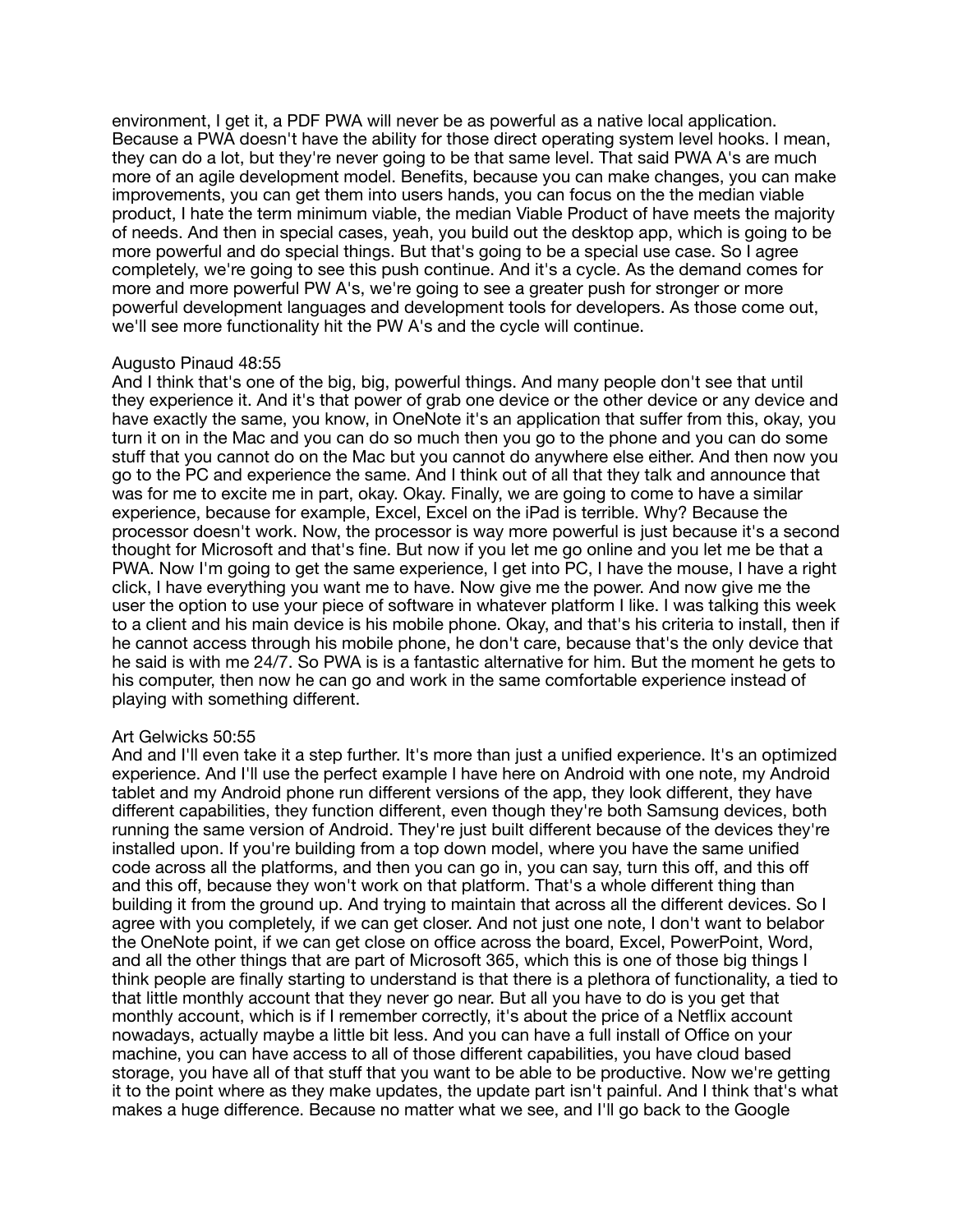example, Google makes very powerful applications, Google Docs, Google Sheets, that's great. They don't have local clients. You can do some work with them offline. But it's still not a local client. And there is absolutely a need, especially on productivity applications, to this day, to be able to have that offline experience when you need it. We get complacent about how good our connectivity can be. If you're out on the West Coast, if you're out in, you know, here on the East Coast, you can get comfortable with Oh, we got 5g, we got 4g, I got guys who go into buildings that there's no connectivity period. Well, does that mean they can't do anything? Well, that's not an option. So you've got to be able to have that multi environment support. And I think all the things that Microsoft is rolling out coming out of build, and talking about help to carry that forward, while still pushing the narrative of being able to say, You know what, let's start from the cloud and work our way down from there.

## Raymond Sidney-Smith 53:49

I think we should scrap all of this and go to either Google fuchsia or Samsung Dex.

## Art Gelwicks 53:57

I'm not gonna go quite that far. Okay, I can't get Dex to work consistently on a couple of things. But I still like it. Still love it. I'm fine with that. But here's, we chuckle about it. But the benefit of those two options, is being that kind of not thick client, not thin client kind of intermediate middle client, to provide more functionality to provide and follow that model that Chrome OS has and others to be able to just be the platform that allows you to do things. I mean, think about years ago, we had everything had to have a locally installed app. If we wanted to record a podcast, we'd be running on local apps. But now we're running on a cloud app. We're just logging into our website, and so much of it is tied to that. But we still can't forget that many cases that connection isn't there. It isn't reliable, or it isn't at the level to allow for a true thin client experience. So we have to be able to have both and PDF PW A's are a good option for that right now.

# Raymond Sidney-Smith 55:03

Yeah, I wanted to just give a clarification for folks. So the windows 365 plans and pricings, at least that I see on the business side, which means that you don't have to buy like, you know, X number of licenses through like an E three subscription, they're starting out at around \$32 per month, which gives you 44 gigabytes of RAM, 64 gigabytes of storage on a two V CPU unit. And then they go up to eight VCPU 32 gigs of RAM 128, up to 512 of storage at the top point of 162 per month. So per user per month that is so I mean, it's still it's not like inexpensive, but it's also not out of the reach, if you're going to be in a low bandwidth environment. And you need to be able to have a really, you know, like highly powered version of Windows or running stuff, which is, well I kind of see that kind of operating, right, like I need to be able to churn something through, I could get a an eight, you know, like an eight VCPU unit, you know, for \$127 a month, I can turn that stuff in the cloud. And it's just streaming me what I need in order to be able to interact and engage with it, which is really, really powerful.

#### Art Gelwicks 56:12

So now let's clarify, though, and this is, this is where I get on Microsoft case, because their marketing guys need to get their terminology straight. Windows in the cloud is a totally different thing than Microsoft 365. Yes, because windows in the cloud, you are actually running a virtual machine. So your device, whatever you have connecting to that virtual machine is not actually doing any work. It's just a window on that virtual environment. So everything lives out there in the cloud, which means if you don't have a connection, you can't even get to that machine, it's just

## Raymond Sidney-Smith 56:48

once you can have a lighter connection, right? Like you don't need, by far.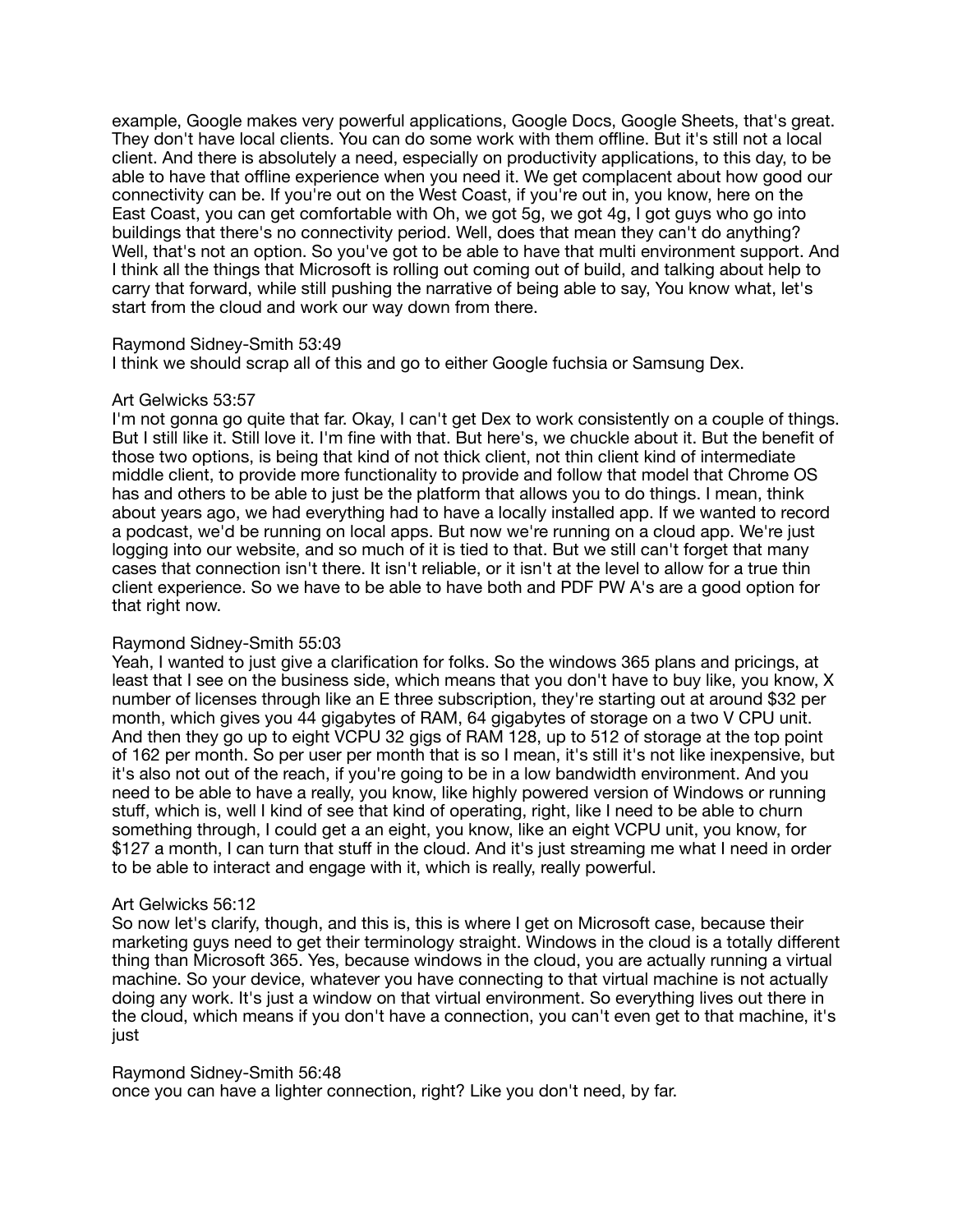#### Art Gelwicks 56:53

By far, I mean, you could you could easily run off of like a 4g connection, if you were working off a mobile, you know, I would say reasonable, probably 10 to 12 megabits would probably you'd be just fine. Alright, actually a good benchmark for it is whatever bandwidth connection you need to support something like Xbox Game Pass, or x Xbox in the cloud their ultimate option, that's more than adequate for what you would need to run Windows in the cloud. Now, that said, the other side is Microsoft 365, which gives you the productivity tools. Assuming you have Windows local, you don't have to have Windows local, I run 365 off my Chromebook a bunch of times too. But that type of thing. What I'm looking at here is like a Microsoft 365 permanent personal account, which will give you work, Word, Excel, PowerPoint, Outlook teams, drive, and editor working across multiple devices, about 70 bucks a year with a terabyte of storage. This is the type of thing that's like, oh, well, you know, I can sign up for that for years, I've had a family account, which is \$100 a year and it supports six people. And I can install it and that six terabytes of cloud storage. Those options are there. I know if I need to update somebody's machine, they're going to have the latest version of Office, they can sign in, they can get that stuff, if they're on a different device, they can just go to office.com Sign in with their Microsoft account, and they have access to their stuff. So that capability is huge. If you need to go further than that, if you need to say I never know what machine I'm going to be on, I never know if I'm going to have that option, then something like a Windows 365 may be a viable option. The trick is, is there are options, which is a good thing. And it's a bad thing because they don't do a really good job of explaining or breaking down the pricing because if you ever want a headache, try to understand Microsoft licensing.

## Raymond Sidney-Smith 58:57

So I want to cover two things before we close out one is edge and its improvements. And kind of dovetailing off of the PWA conversation. What they announced was that edge was going to be getting these improvements that now allow you to be able to be to use PW A's and they would actually show up alongside other applications in the Microsoft Store. So now you are seeing them side by side in that sense. Of course, they talked about all of the improvements that edge has has brought to the fore in terms of speed and lower processing, you know, needs and so on so forth. Those all really come from the Chromium base upward but good on Microsoft for for a good marketing language there. And otherwise, but I think the thing that kind of for me stole the show was live share in Microsoft Teams. So what did you think about their use of of live share in Microsoft Teams,

# Art Gelwicks 59:54

live share something that has been kind of kicked around in various Microsoft discussions for a while. I'll but the entire idea of being able to have in a hybrid environment, real time collaborative interaction in a virtual meeting, let's say for example, you're working on an engineering diagram and being able to simultaneously interact with that diagram and make changes and do updates, while you're having the visual conversation in the visual connection. As if you were in a meeting room with a whiteboard. I think it's a very good step. I don't know that everybody's going to use it, honestly. Because if we look at a lot of the functionalities, where you have collaborative editing capabilities, Word, Excel, those are perfect examples of it. Not a lot of people use them. But when they use them, they use them effectively, they're able to go in and make modifications and updates, we do it frequently, using Google Docs being able to do the collaborative edits. That's a perfect use case for that type of thing. Teams is that kind of center hub, again, of the Microsoft world, when it comes to groups. And it's interesting, if you if you ever have the opportunity to dig into teams and look at what's underneath it, you realize that teams is a kind of a shell, on top of things like Microsoft SharePoint, where it provides the data functionality and the storage capabilities, and the collaboration capabilities in the back end, being able to have that additional live interaction back and forth, and recognize that in the environment, we are now everybody should have equal representation in whatever conversation they're participating in, is a big step. That said, I think this is one that will have to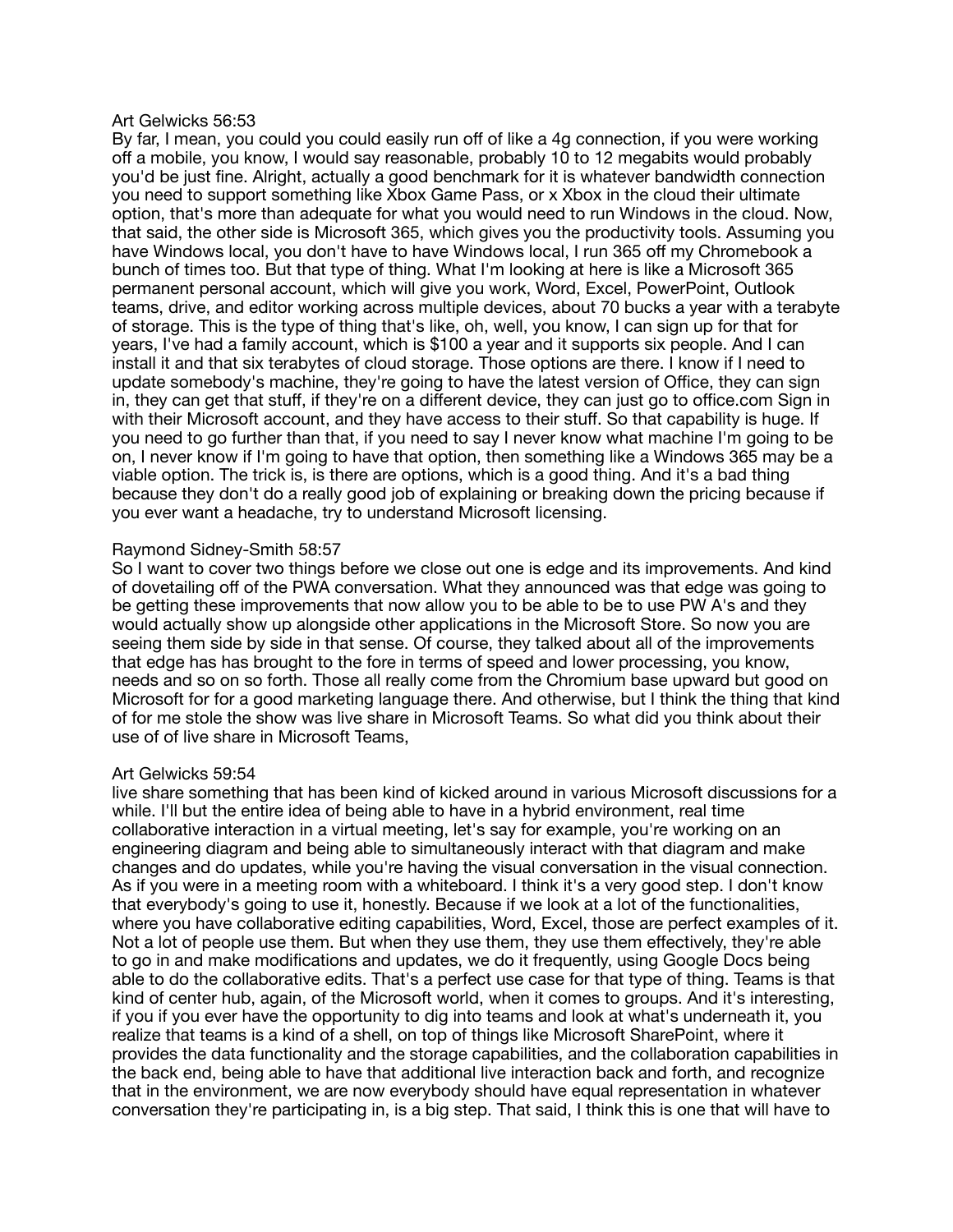just play itself out. I also think it's one of those things that can be kind of bandwidth, hoggy, for lack of a better term, there's a lot of back and forth, that has to happen. And if somebody has connectivity issues or anything like that, they're going to drop out, but not not sure how that's going to work out. But I still like the fact that that kind of functionality is on their roadmap, and they're still pushing that forward.

# Raymond Sidney-Smith 1:02:13

I definitely see that being a clue G experience if there's poor connectivity I have. And the other side is that you know, my my the number of times and reasons for me using that kind of collaborative software in my world has been very limited, you know, zoom, rolled out whiteboards inside of the Zoom client recently, and now you have the ability to have a distinct whiteboard experience inside of zoom used to be able to do it from the share screen and share a whiteboard. And it was kind of kind of there. But now they've really brought it into the into the fore in the application and a live, you know, multiperson whiteboarding experience. I've used it zero times. Right, like,

## Art Gelwicks 1:02:56

so. It's one of those wacky things. It's an it's a neat feature. But here's the question I have? Have you used it zero times because you haven't had a reason for it? Or is it what I call the last inch of technology that working with a digital link or the device. Drawing on a digital whiteboard with a mouse is a horrific experience, it's just awful. I mean, you look like, you look like you had a stroke. So you have to kind of say, this is not going to work well. But now that we're seeing devices, you know, we see more digital ink support, we have more of that capability. There's some neat functions. Now I'm gonna backtrack a little bit. I've done that same type of experience using OneNote, where you have a shared notebook in a meeting room, and everybody's connected to that meeting room, and they're taking notes at the same time. And it's synchronizing all of them together. And everybody gets that unified copy there, that capability is there. It's the use case, and this is where I think we really come into this equation. And I bring this up with people all the time. It's not a technology issue. It's a people issue. We can lay these kinds of technologies on the table and say, Hey, you got digital whiteboards, hey, you've got live share capabilities. But unless management and unless executives unless professionals unless users are educated in the why of this kind of functionality. It doesn't do them any good. They'll try it and they may never use it again. How many virtual meetings after after COVID started, how many virtual meetings did you go into where it started with everybody's cameras on and like two or three months later, nobody's cameras on run. And it was just a conference call. And that's exactly that's exactly what it becomes. It has that evolution of back to what we're comfortable with and we have to understand

Augusto Pinaud 1:05:00

I agree with you, it's a conference call with him wonder that we can share content.

Art Gelwicks 1:05:07

Here's the document, so you're not holding it up to the screen.

#### Raymond Sidney-Smith 1:05:10

But part part of the part of the problem, though, that kind of takes me back here is that I bring up the whiteboard example, because it's something that I really believe in. And I live share, to me feels like a really interesting function. I don't use Microsoft Teams in my world. So I'm just not in that ecosystem all the time. But I am, I'm, I feel like this is the kind of collaborative experience that people should have when we talk about hybrid and remote work. And in my case, it's because you know, Zoom has the ability to connect from multiple devices, and screen share those devices, I have already become comfortable with utilizing the Apple Pencil and the iPad. And using other note taking software and displaying that on screen. I've trained my clients to use those software to be able to do it. And so the introduction of these new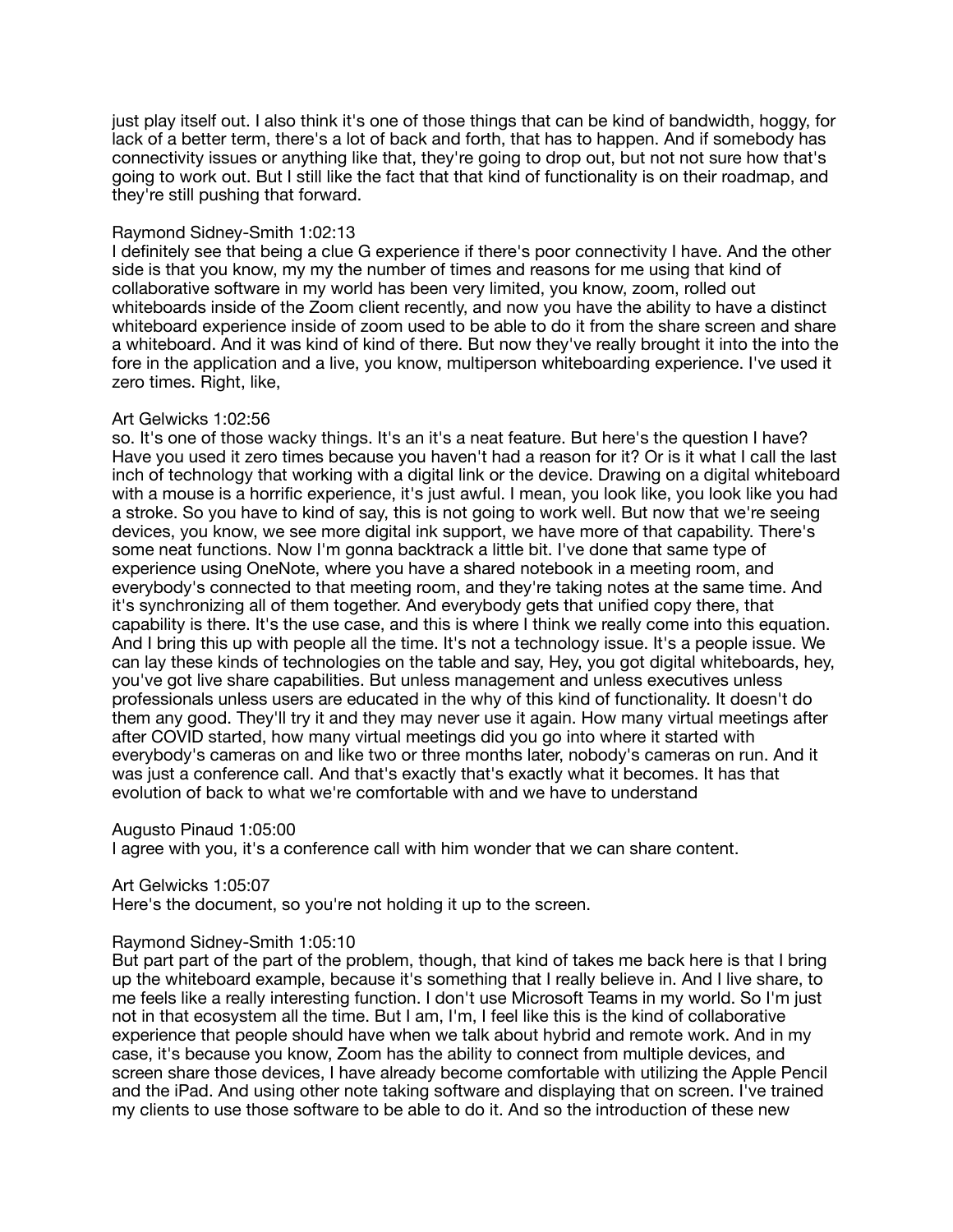features are too late to the game. And I feel like that's what Microsoft Teams has done here. They've provided this really great infrastructure with this really great productivity tool. But it's just late, it's late.

# Art Gelwicks 1:06:13

They can't they have and we have always seen that Microsoft is never quite cutting edge. They like to let somebody else trip over it first, and then they'll kind of stand them up, say, yeah, we can do that better and move along. I agree with you, I think that there is a lot of capability within that. What interests me around things like the digital whiteboard is creating, I want to say an equality of presence. If we go to the analogy of a whiteboard in a conference room, there's many people who won't contribute, because they're not comfortable going up to the front of the room and taking the dry erase marker, and adding their contributions, they actually have to be compelled to participate. This type of a thing can create an equity of presence, to be able to say, look, I'm going to put my two cents in I feel okay doing it, I can do that. That's what this type of technology needs to be driven towards and driven by not the Hey, it's a cool feature, so that the manager can lay out, you know, his work list for everybody for the week that that's no different than anything else we've done. But to be able to open those doors of opportunities. And we've seen this with Microsoft, not only a bill, but with other things. Their press for access, and inclusion and availability of technology is really a core driver in where they're headed. I just think it gets lost in their messaging at times.

## Raymond Sidney-Smith 1:07:41

Absolutely. The diversity, equity, inclusion, accessibility messaging, you can you can definitely see that it's weaved throughout Microsoft, and they are working very hard to be able to embrace a diversity of opinion, but also diversity of people. And so you know, definitely interesting and important. But yes, as you said, it kind of gets lost when they create, you know, the ocean mouse.

# Art Gelwicks 1:08:05

I wish I would have been happier if it floated. That That to me that would have been cooler. I mean, waterproof, waterproof. Yeah, well see, that's what you want remote work everywhere. I want everything to be waterproof. I want the mouse to float I want you know, I want it to be bright orange. So that way when it hits the bottom of the pool and surfaces on its own. We're being silly, but it's true. Sometimes they kind of get off on a bit of a tangent. But I think this is one of the few companies where there isn't a lot of conversation around Oh, are they do they have their I want to say aren't in the right place. They're not in the controversy. That's the one thing if we go all the way back to the beginning, there was nothing controversial that I saw that they talked about there. They weren't trying to reinvent the world or upset the applecart or anything like that. They're just turning the wheels and making things move forward. And I think this is a good level, even thing that they're delivering. It's not it's not the fanciest, but it works. And from a productivity standpoint, that's all I'm asking for is for stuff to work.

# Raymond Sidney-Smith 1:09:18

I will also note that Microsoft Bing did tell me this morning that it is World reef day. So Microsoft Bing for noting that it was the only reason I know is because they put this little icon in my taskbar that looks like a little reef with some sort of tropical fish. And I was like, what is that? And then I hovered over it. And it told me that it's world reef day.

#### Art Gelwicks 1:09:37

Well, that was one of the things we didn't talk about that but they brought out additional widgets for Windows 11. And if you go all the way back, I guess it was windows seven or even XP. Back in the days when we had Windows Desktop widgets that were so much fun. They've started to bring that capability out again, and it's like, okay, that's that's a thing. It could be useful. But I'm sitting here I have a web or widget in the corner of my Windows screen, I don't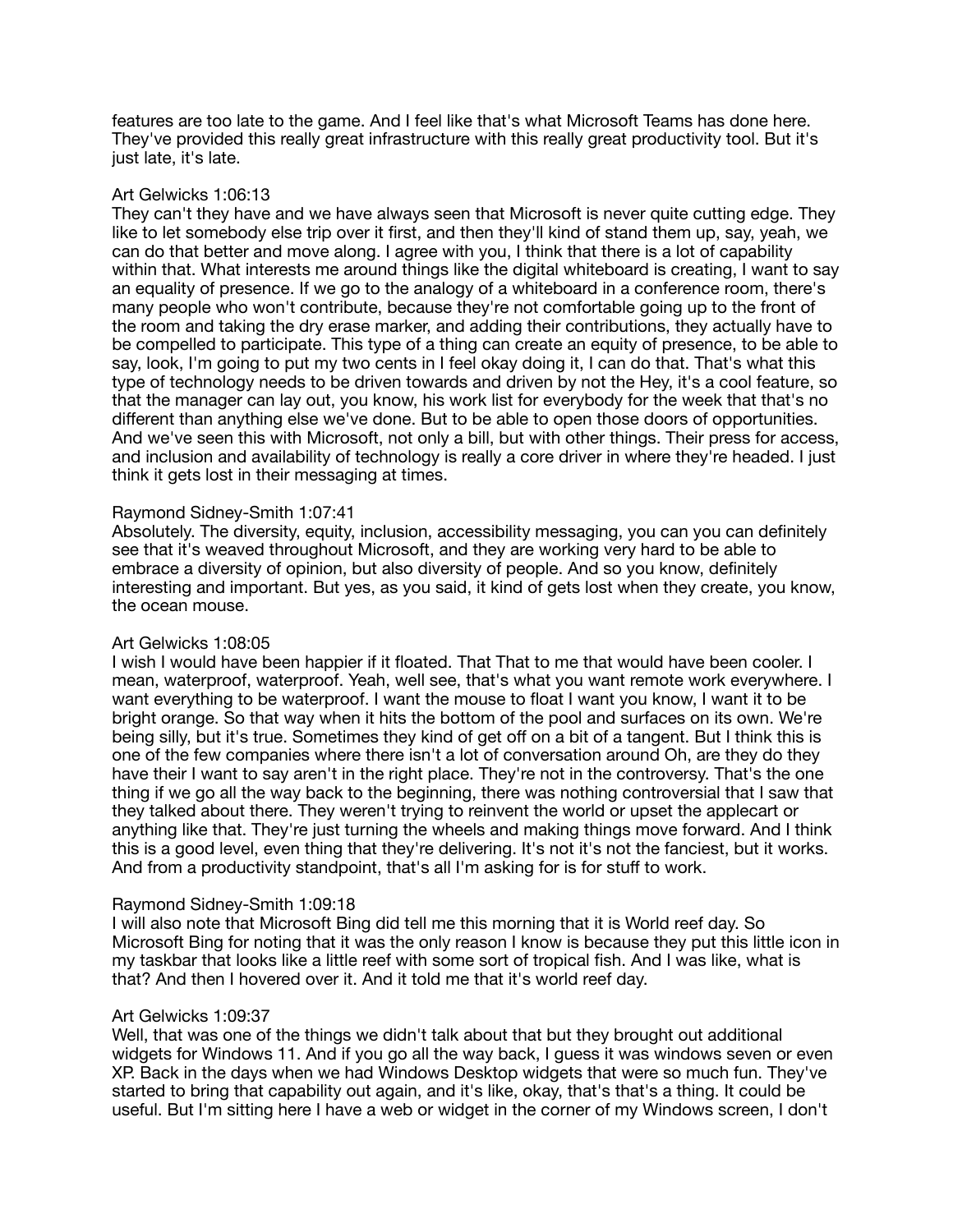pay much attention to it unless I need to know what's there. So it has a viable functionality. The other piece that I wanted to draw out though, going back to your comments about edge, I have enjoyed watching edge evolve, since they switched over from to chromium. That change changed the game. I think edge is an extremely powerful and capable browser, I actually use it quite a bit. Where I struggle is in two areas. One, it doesn't have quite all the Chrome extensions that Chrome does. So sometimes you'll go in and you'll find an app and it's like, oh, look, the Chrome extension, then you got to load it for agents like it's not there. That's a problem. The second one, though, is there are still some sites that you will bump into functionality and says, Well, we're not so we don't support edge. Guys, come on, get on the stand. So but aside from that, from a functional standpoint, as a browser, not only on the desktop, not only on Windows 11, but also on Android, I like edge, I'm happy with it, and I use it as much as I can. So

# Raymond Sidney-Smith 1:11:12

that's good, that's good, I don't use edge and I get frustrated every time Microsoft tells me that I need to use some application in order to launch edge in order to view that application, you typically it's like SVGs, or whatever. And then I've got to change the default app back to whatever I actually wanted it to open in. But you know, it's like one of those things. But I'm glad to hear that it's competent. And you know, I'm a big advocate of the Chromium project. I'm one of the Google Chrome product experts. So I help out in the forums. And I just really, really support Google Chrome. But I think that the Chromium at its core is is really the most powerful tool, you know, today in terms of ecosystem. And so it's really, really great to see Microsoft support it.

## Art Gelwicks 1:11:57

So one last thing about edge before we wrap that up. One of the things they announced recently is edge is now expanding its capability, it has a right now have the ability to go over to Chrome and suck over all the settings and the bookmarks and everything like that. Now they've added to edge the ability for it to go and do that frequently. So if you're using both browsers, and you're using Chrome a lot, it'll run over to Chrome and go grab that stuff, and then pull it over here. So I think that's kind of funny, because I think they're recognizing the fact that they're not going to supplant chrome anytime soon. So they're doing everything they can to stay relevant 24/7 in a dual browser environment. That said, dual Browser is a tough environment to work in. It's it's not as easy as one would think, because you trip over stuff. And that's where we get back to the whole PWA issue. I shouldn't care what my browser is, I should be able to just do the work I need to do.

#### Raymond Sidney-Smith 1:12:58

Yeah, it's really frustrating for me, because I'm running Chrome in multiple profiles, I usually have about five different Chrome Profiles open plus Firefox for personal use. And so it's, it's that reality factor of switching between them and recognizing, oh, I don't have that extension in this particular browser, oh, this PWA won't work, you know, in Firefox, so now I have to go back over to Chrome in order to make that stuff happen. Those kinds of hiccups really do dampen your productivity that productivity disables. And, and so I just really hope that over time, all of these platforms recognize I mean, quite honestly, you know, while I feel like it's a little poachy, for my edge to do that, I actually wouldn't mind if edge and chrome, just synchronize their, their their settings, so that I was able to stay persistently, up to date in both applications. And that I really wouldn't care that when I needed to use edge for certain circumstances, I could, and when I needed to use Chrome, I could as well, that kind of thing actually appeals to me, I'd rather that Chrome Firefox synchronization, just if any, you know, and if the gods are listening, I'm happy to have them do that synchronization. But you know, that's probably never gonna happen. But you know, like, you're, you're, you're on point there, which is that, you know, people want to just get what they want to get done, right. They don't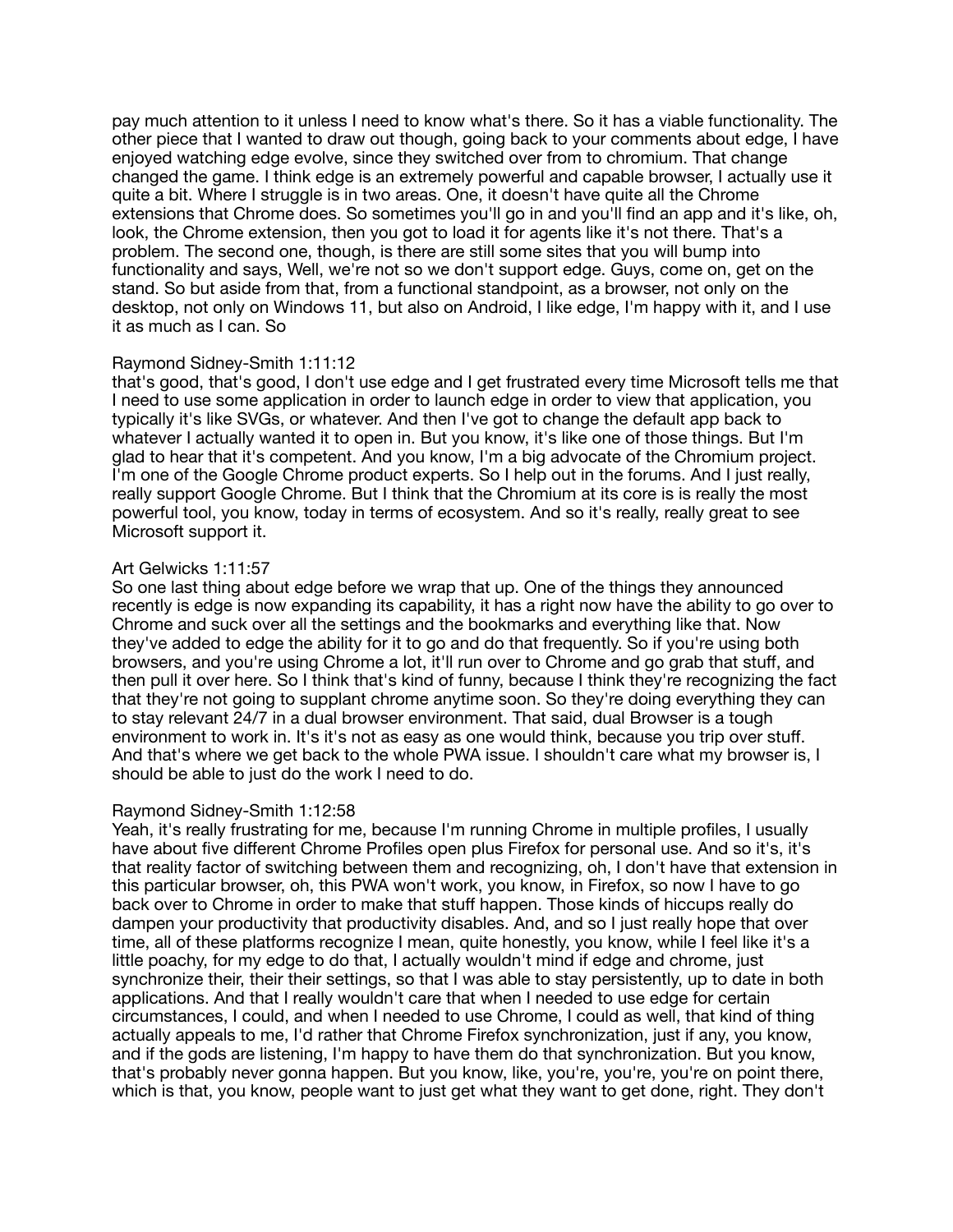want to have to be focused on the browser they're using, and that those kinds of features really, really are helpful. Final Thoughts on build 2022.

# Art Gelwicks 1:14:23

I think build was, again, being a developers conference, it's hard, unless you're kind of a nerd, like I am to get really hyped up about a lot of the stuff that they're talking about. Oh, the one thing we didn't talk about, and I do want to bring it out real quick. They talked about Power Apps, specifically low code, no code development. I've done power app development in the past. And there's a lot of value to being able to build those things without having to write a lot of code. That said, Don't let anybody kid you that there's no code involved. It requires a good understanding of Excel functionality, just saying that, but what intrigued me is they released Something called Power pages. Now, here's a little bit of history. If you remember back in the day, there used to be a thing called Microsoft front page, which was their web editor, it kind of was a competitor to Dreamweaver at the time to build websites. Now, we don't have that issue anymore. But power pages, takes functionality, which used to be portals within Power Apps, and allows you to build standalone public facing websites using Power Apps capabilities. So you've got websites that you can build now and build in Power BI database displays, as your database connections, you can build in entire layouts, data forms, this is something that I did not know that they were headed towards, I've always wondered is like, you know, when are we gonna be able to do public facing sites again, because you can't do it with anything else. You couldn't do it with SharePoint you can, you had the capability for a while, but it all went away. Well, now

## Raymond Sidney-Smith 1:16:00

it's a SharePoint Designer, right? SharePoint Designer, points,

# Art Gelwicks 1:16:03

Designer allows you to directly edit SharePoint sites, but there was a while where you could make them public facing, rather than just sharing them out? Well, now power pages gives you that ability to create those public facing things. What I find interesting is, is Power Apps itself from a platform capability. And from a development capability allows you to build apps that are very mobile friendly, as well as desktop friendly. So you can build the site responsive, across multiple devices, with your database hooks, to your business functionality. All of that integrated together in that low code, no code environment, it's really interesting that they're going down this path. And I'm curious to see one, if it survives, I hate to say it, I don't, I don't have grand aspirations of power pages being highly successful or highly adopted. But I think from a targeted standpoint, it could be very viable. But yeah, low code, no code, we didn't talk about it. But if you're a Microsoft person, and you're in that space, and you have a business professional license, or better, I believe it's worth taking a look at it, it really is to build an application. Here was one of the cool things. And we didn't really highlight this, the ability to draw a form on a piece of paper, put your labels, put your boxes where the forms are, take a picture of it. And Power Apps will render that as a data form and generate the data table that goes behind it to capture the data.

Raymond Sidney-Smith 1:17:35 So it'll create a Microsoft forms form.

#### Art Gelwicks 1:17:38

No, it's actually a power app. So it's not a mic. Because Microsoft forms is a little bit it's that's more like Google Forms. The power app itself is that no code environment where you can go in and build things like configurations and drop downs and relationships. But the ability to take it from an image and generate go from step to step to step without actually touching the back end is fascinating to me, as a former developer, and designer, scares the heck out of me of the mess that I would get handed by customers. But the concept still kind of interesting. So it's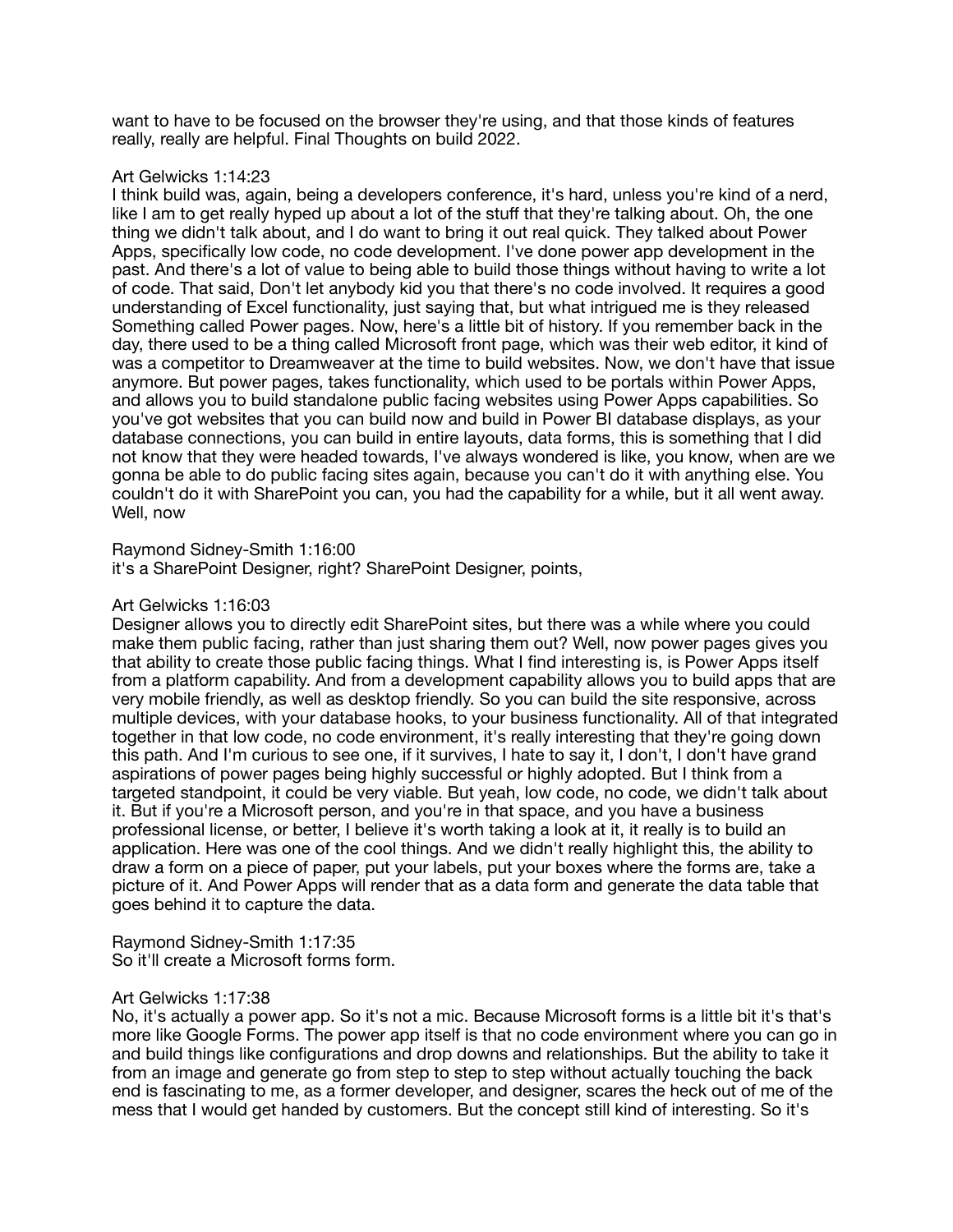fascinating to see where they're going with that. And I think we will see more of that this all ties together. If they get it to the point, and somebody would have to clarify this for me. If we can get to the point where power apps can be rendered into standalone applications that are available through the store. I think we could see a massive number of applications rollout. I don't know if that's an option. Or Not to my knowledge, but it may be coming. Who knows. Yeah, I'm just speculating now.

## Raymond Sidney-Smith 1:18:42

So I think power pages is DOA. No, no offense. I'm calling it I'm calling it calling Google Sites. No, no Google Sites, it runs. Google Sites really manages a whole bunch of pieces of Google Maps with a Google business profile, as well as Google workspace, you know, basically acts as the intranet for Google workspace in so many ways. I have lots of clients who actually run Google sites as their primary site, but the fact that you have to use a CNAME record, you know, as a subdomain, in order to be you have to have a www or some other CNAME record in order to even run a site is kind of just it's just a little, it's too much for me, because you have to forward the naked domain, you know, your root domain in order to be able, it's just it's a mess. And Google needs to fix figure out a better more elegant solution. But you know, like, it serves its purpose. It's never going to be you know, phenomenal. You know what I mean? But power pages, Microsoft doesn't have their heart in, in in I don't I don't think

#### Art Gelwicks 1:19:46

okay, so here's here's the thing is power pages initially, your first reaction when you see what they're presenting, is, oh, they want to take on Squarespace. They want to take on WordPress and I'm going no, no, that is absolutely not where they're headed. This is Designed from the core to be that extra net capability to be able to provide that built out portal functionality, which it originally was, it just has a better UI configuration structure for building the page structure is out. So if I was going to build and I will limit, I'm going to build one using this tool. Now, I have a client that has a need for one, to be able to build an extranet portal with a secure interface to get into that interfaces with the back end office 365 data and capabilities. That's a compelling argument to keep that entire thing in that ecosystem. So there's definitely a benefit. I don't know that I would go build my next, you know, genealogy website using, you know, power pages. I don't know if there's a lot of demand for that. But from a targeted need set, yeah, I can definitely see use cases,

#### Raymond Sidney-Smith 1:20:58

I can, I can just see a better use of their time exploring making access more powerful, you know, like access,

Art Gelwicks 1:21:06 don't get, don't get your hopes up on that. Because if anything,

Raymond Sidney-Smith 1:21:09 connected Power Apps and access and really made a beautiful,

Art Gelwicks 1:21:13

like, access, I love access, use access for years access, access just needs to be rolled up, put in a little box and shoved off appear somewhere.

#### Raymond Sidney-Smith 1:21:22

There was a there was a there were there were years when I built one access application after another and I just loved them loved them, I would make the background database. And I wouldn't you know, because because we were before that was Fox and I would build all these things. And then I built a lot of access databases for the law firm I worked for, and and then to see access just kind of dwindle, and it's, you know, grant year, really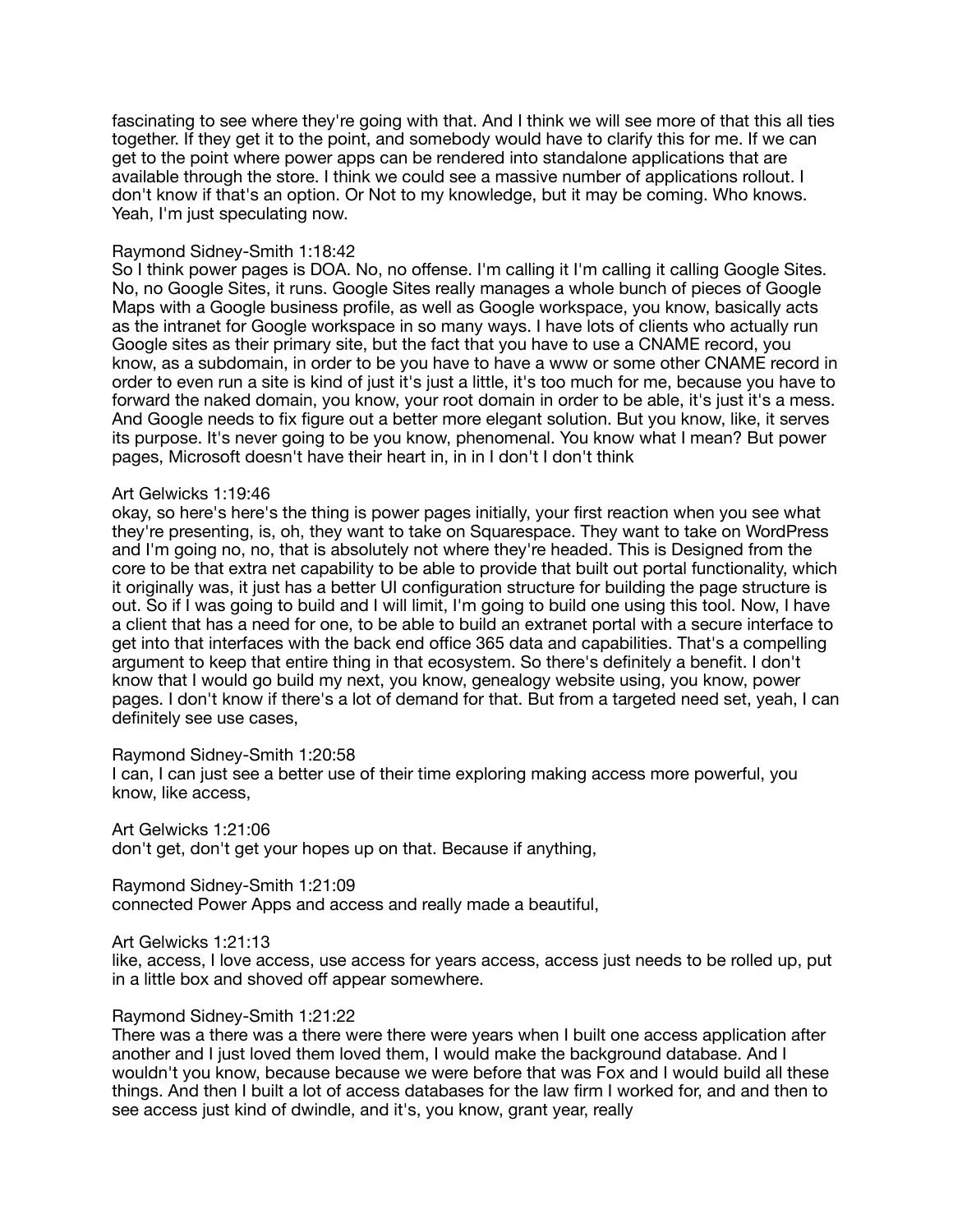## Augusto Pinaud 1:21:48

well. And they finally say if I may say we can put access in the same box of FileMaker Pro, okay, let's put them on the box. Okay, seal it very well,

# Art Gelwicks 1:21:58

you're gonna pick up right with the access ground because they're really going to get riled. What do you mean, comparing me to a flat file database? Yeah, it's it's difficult because access has a long history and a long legacy, there's a lot of established footprint for access, having done power apps development, being able to have that back end connectivity with things for example, like SharePoint lists as your data source, or an Azure or sequel system or a third party system that it's more difficult to build those connections and maintain them with access. I think we see the writing on the wall for access that and it's it's a smaller, it's a smaller group of people who have that skill set for access to be able to maintain it. If I build a power app. And I know that something very simple, I'm going to build a power app, its data is going to be stored into a SharePoint list. And I can use Power BI to generate renderings, and data reports off of that, and pull those reports back out to the app I built. And I know that I don't have to write any code anywhere to do that. Maybe some formulas, but that's about it. That's very compelling. And I can turn things around very rapidly. Again, it's all cloud based. I'm not installing anything on my local machine unless I'm doing updates. But I do have a lot of that functionality. And this is where from a business standpoint, and a productivity standpoint, you start to say, well, maybe I could have my own app. Maybe I don't need to go have an Android developer do something or an Apple developer, I can get an app and give a web address. And it's just going to kind of work.

## Raymond Sidney-Smith 1:23:36

Yeah, great extent this is. Yeah, go ahead. Oh, no, I'm just saying this is this is what Microsoft is doing to catch up with Google on the Google Cloud with App sheet and App Script, you know, being able to connect to all of the Google Cloud services, and use App sheet to just basically build an application that can tie in all of the back end features is really powerful. It sounds like Power Apps is doing that with Power BI and with all of the other Azure cloud infrastructure behind it, you know, just tapping an API and switching on features is really, really powerful. And I think it just gets time to app just so much faster, right? You're, you're in production so much faster. And also it lowers the barrier to entry, as you as you noted, which is, you know, I think good for all of us. On the on the consumer side, I will say that most of you who are who are productivity minded, and thinking about doing this stuff, this is probably outside of your bailiwick. But if you're if you're tech savvy, there are a bunch of low code, no code application platforms that are available to you for you to build your own app. And you can do it you know, think thinkable, and others in that space, just type in fuckable, and then type in related and then thinkable and you'll find a whole bunch of application platforms that allow you to like if you wanted to build your own to do app, you could do that. You know, it would be it would be clunky and it would be only for you, but you can do it. You know Oh,

#### Art Gelwicks 1:25:01

and we talked about things like, again, this is developer stuff. But if you bring it down a level, we still have that base need, you're talking about a To Do app, you could generate a To Do app that's very powerful in Excel, you could generate it to do well, that's very powerful. In SharePoint, you have those capabilities there, those tool sets are there. And this is something that we talk about all the time, learn your tools, learn what you have already available to you. And you will find in so many cases, that you can accomplish a lot of what you need to do with what you already have. You don't need to go out and build a custom app or hire a developer to build a custom app. A lot of times you can accomplish it at least, you know, 5060 70% of what you need.